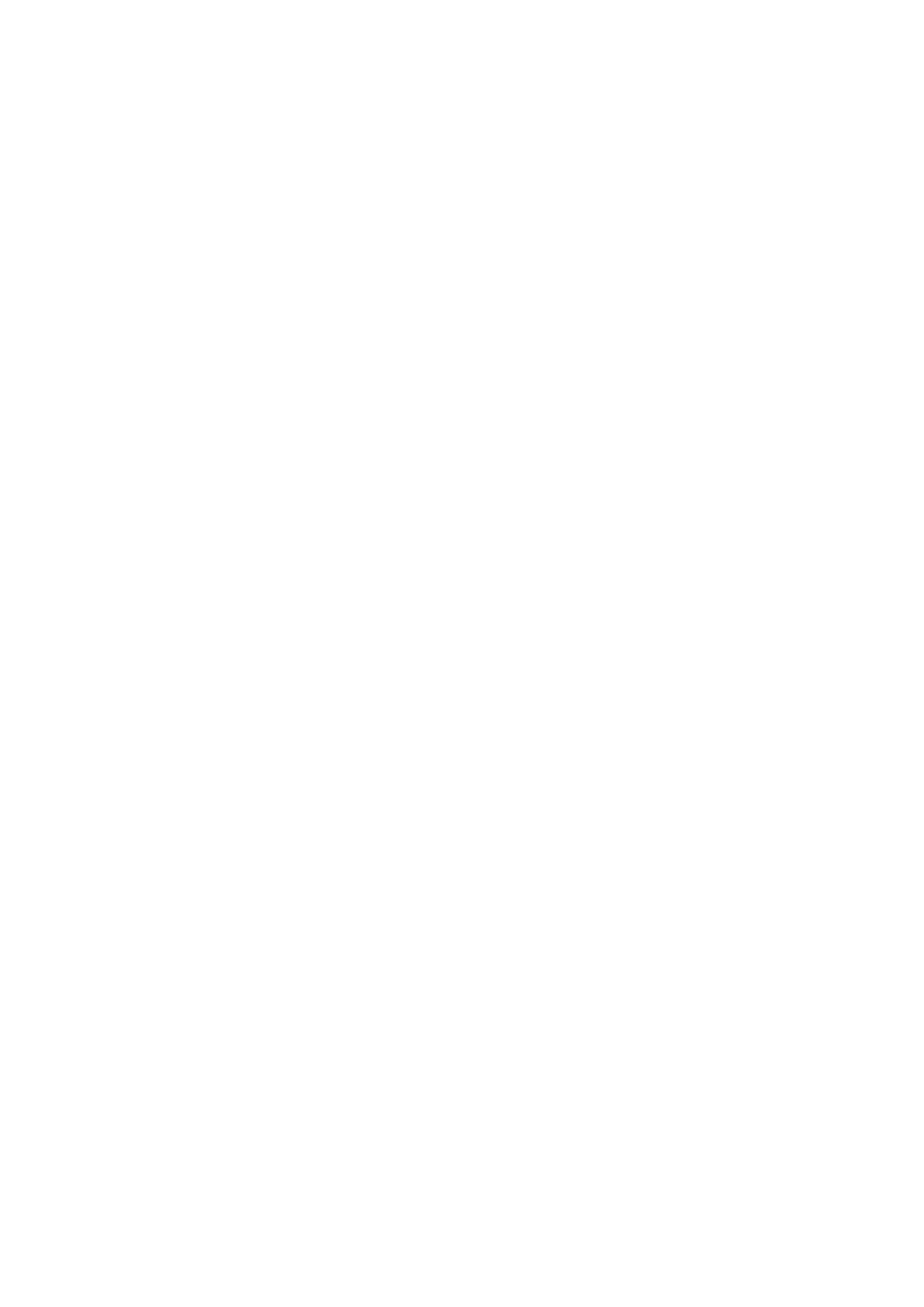## **ENDOGENOUS LAND USE AND SUPPLY, AND FOOD SECURITY IN BRAZIL**

**by**

**Joaquim Bento de Souza Ferreira Filho1**

**Escola Superior de Agricultura "Luiz de Queiroz", University of São Paulo**

**and Mark Horridge**

**Centre of Policy Studies, Monash University**

#### **Abstract**

Agriculture area and production has expanded greatly in Brazil during the last 40 years. The area of annual crops almost doubled, while the area planted for pastures and forestry tripled. However, the rate of deforestation has considerably reduced since 2004. In this paper we analyze the effect of slower forest clearing on food supply and the economy in Brazil, in the presence of increasing world food prices. A multiperiod computable general equilibrium model, based on previous work of the authors, is used to analyze the importance of endogenous land supply for agriculture in Brazil. The model includes annual recursive dynamics and a detailed bottom-up regional representation, which for the simulations reported here distinguished 15 aggregated Brazilian regions. It also has 36 sectors, 10 household types, 10 labor grades, and a land use change (LUC) module which tracks land use in each state. The core database is based on the 2005 Brazilian Input-Output model. The LUC model is based on a transition matrix calibrated with data from the Agricultural Censuses of 1995 and 2006, which shows how land use changed across different uses (crops, pastures, forestry and natural forests) between those years. This transition matrix is used to project the deforestation rate (or the increase in total land supply) in the baseline scenario, for the period 2005-2025. Results show that a halt in deforestation would decrease Brazilian GDP by about 0.5% in 2025, compared to a baseline which allows deforestation to continue. But there are redistributive effects that policies may need to counteract: regional GDPs would decrease by as much as 6% for states on the agricultural frontier, and food prices rise by around 2%, slightly raising the cost of living for poorer households.

<sup>&</sup>lt;sup>1</sup> Corresponding author. Email jbsferre@usp.br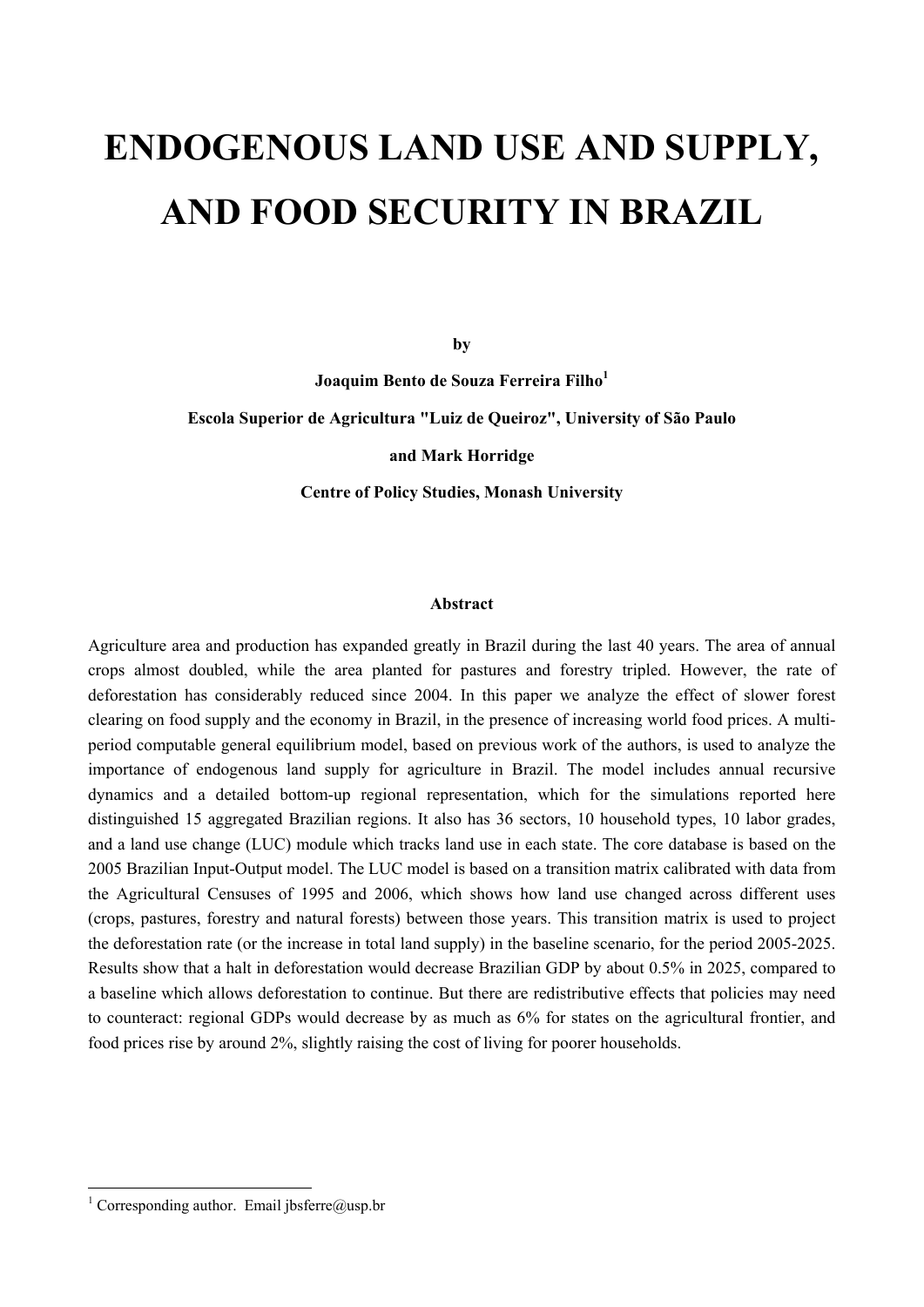#### **Contents**

| $\mathbf{1}$    |  |  |
|-----------------|--|--|
| $\overline{2}$  |  |  |
| 3               |  |  |
|                 |  |  |
|                 |  |  |
|                 |  |  |
|                 |  |  |
| $\overline{4}$  |  |  |
| 5 <sup>5</sup>  |  |  |
| 6               |  |  |
| $7\overline{ }$ |  |  |

#### **Figures**

| Figure 6. Model results. Broad land use type variation in the baseline. Percentage change, cumulative 12 |  |
|----------------------------------------------------------------------------------------------------------|--|
|                                                                                                          |  |
|                                                                                                          |  |

#### **Tables**

| Table 8. Model results, Policy/Base deviation, Macro variables: total growth 2005-25 and terminal growth rates 13       |  |
|-------------------------------------------------------------------------------------------------------------------------|--|
|                                                                                                                         |  |
| Table 10. Model results. Land areas, deviation from base scenario, cumulative ordinary change 2005-2025, Mha 14         |  |
| Table 11. Model results. Percent changes in national agricultural production, prices and land use caused by the halt in |  |
|                                                                                                                         |  |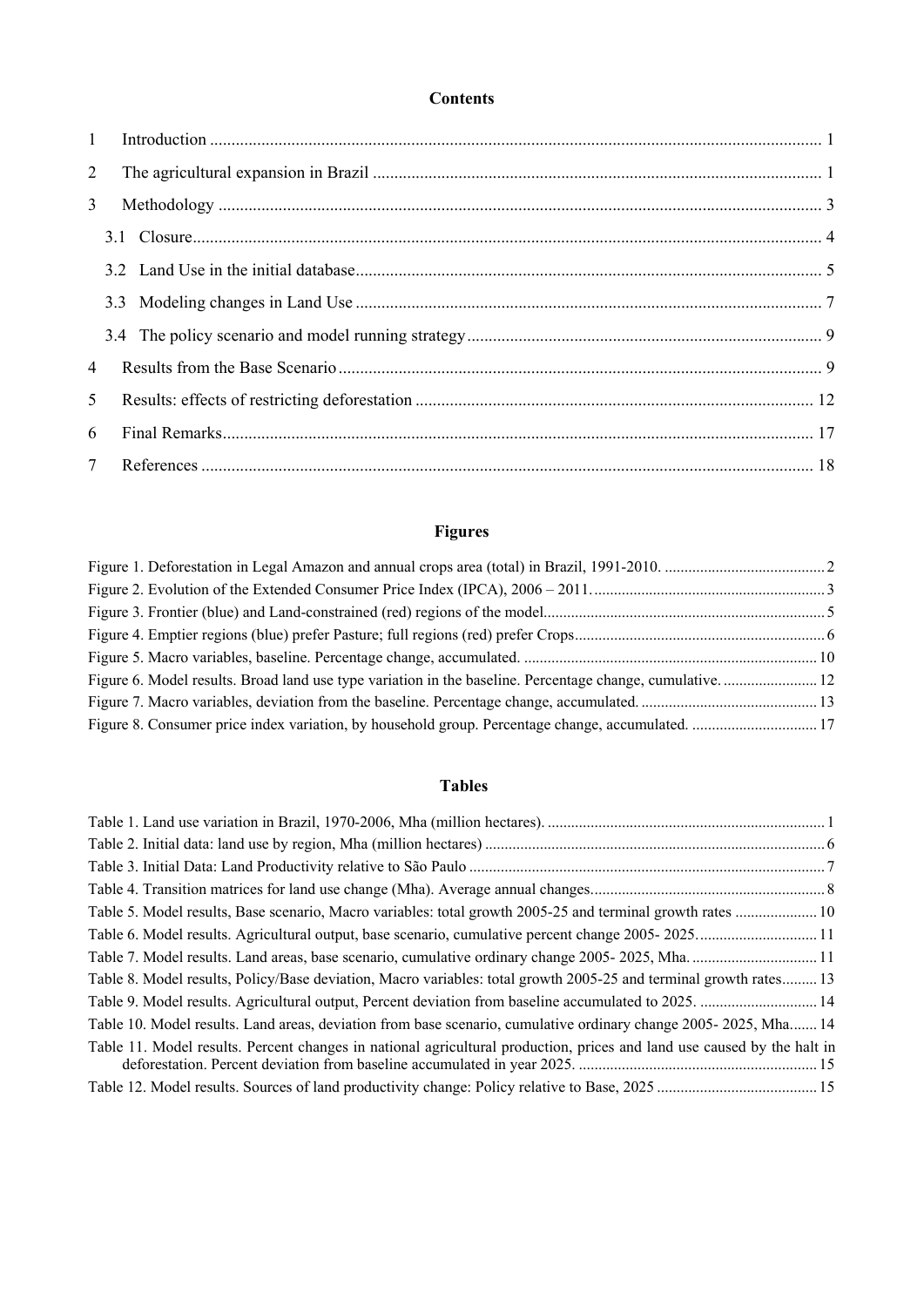### **ENDOGENOUS LAND USE AND SUPPLY, AND FOOD SECURITY IN BRAZIL**

#### **1 Introduction**

Brazil is one of the few large food-producing countries which still have much unused land. Its agriculture has been growing rapidly for years, increasing food and energy feedstock supply and turning Brazil into one of the world's leading food exporters. Brazil is also a traditional producer of sugarcane-based ethanol, largely used as a fuel and more recently as an important input to the chemical industry.

Recent food price increases have benefited commodity-exporting countries such as Brazil. It has enjoyed GDP growth rates as high as 7%, well above the observed world averages over 2000-2005. As argued by Ferreira Filho (2010), the commodity price increases were also beneficial in distributional terms, generating income effects that largely dominated expenditure effects, even for the poorest.

Morton et al (2006) have pointed out that the region located along the southern and eastern parts of the Brazilian Amazon is the most active land-use frontier in the world, both in terms of forest loss and of fire activity. However, new environmental regulations are likely to restrict agricultural expansion in the future. The rate of deforestation in the Brazilian agricultural frontiers has been considerably reduced in recent years, posing new challenges for agriculture to expand, with important implications for food supply and food security. This relation between the expansion of the agricultural frontier and food supply in Brazil was not quantitatively addressed so far in the Brazilian literature. The purpose of this paper is to assess to what extent a freezing of the agricultural frontier may affect domestic food prices, agriculture-based exports, and other economic variables.

#### **2 The agricultural expansion in Brazil**

Planted area accelerated in the early seventies, with technological developments that allowed the exploitation of the vast cerrado (savanna) areas in central Brazil. The total planted area grew from 65.4 Mha (million hectares) in 1970 to 165.8 Mha in 2006 (Brazilian Agricultural Censuses 1970 and 2006), as shown in Table 1.

|                        | 1970  | 1975 | 1980  | 1985  | 1995  | 2006  |
|------------------------|-------|------|-------|-------|-------|-------|
| Perennial crops        | 8.0   | 8.4  | 10.5  | 9.9   | 7.5   | 11.6  |
| Annual crops           | 26.0  | 31.6 | 38.6  | 42.2  | 34.3  | 48.2  |
| Planted pastures       | 29.7  | 39.7 | 60.6  | 74.1  | 99.7  | 101.4 |
| <b>Planted forests</b> | 1.7   | 2.9  | 5.0   | 6.0   | 5.4   | 4.5   |
| Total planted          | 65.4  | 82.6 | 114.7 | 132.2 | 146.8 | 165.8 |
| Natural pastures       | 124.4 | 126  | 113.9 | 105.1 | 78.1  | 57.3  |

**Table 1. Land use variation in Brazil, 1970-2006, Mha (million hectares).**

Source: Brazilian Agricultural Censuses, various years.

The area of annual crops almost doubled in the period, and the area of planted pastures tripled — at the expense of natural vegetation. But while new pasture mostly arises from forest clearing, most new cropland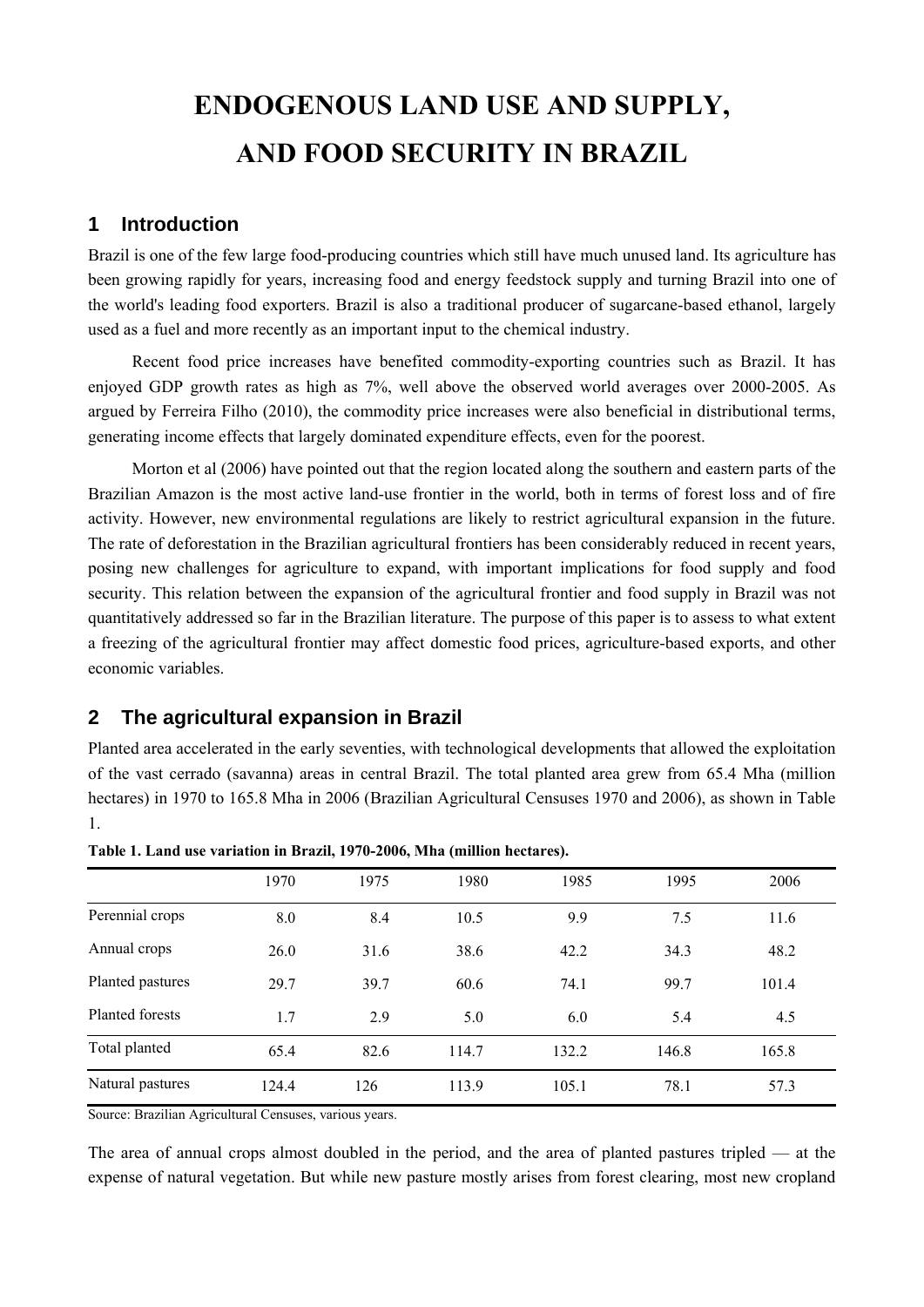was previously pasture. Hence pastures, which represent most of the total area under production, are a traditionally important reservoir of potential new cropland.

As seen in Figure 1, the rate of deforestation has reduced considerably: from  $27,772 \text{ km}^2$  in 2004 to 6,541 km<sup>2</sup> in 2010 (IBGE/PRODES)<sup>2</sup>. The deforestation values of Figure 1 refer to the Legal Amazon, an administrative region in Brazil that comprises the states of Rondonia, Acre, Amazonas, Roraima, Pará, Amapá, Tocantins, Maranhão and Mato Grosso. But the agricultural frontier is mainly located in Mato Grosso, Rondonia and Pará, the states on the so-called "Arch of deforestation<sup>3</sup>".



**Figure 1. Deforestation in Legal Amazon and annual crops area (total) in Brazil, 1991-2010.** Source: PRODES (INPE) and Pesquisa Agrícola Municipal (IBGE). 1 km<sup>2</sup> = 100 ha.

Macedo et al (2012) relate the observed fall in deforestation to fluctuations in commodity prices, as well as to the implementation of several measures introduced by the Brazilian government for monitoring and enforcing deforestation controls. Figure 1 shows that despite its fall, the deforestation rate in Brazil is still important, and its relation to food production has a complex pattern. The same authors observe that after 2005 soy production kept increasing, despite the fall in deforestation. However this trend is not restricted to soybean production — other crop areas have also increased. The crop area increases point to substitution of land from livestock to crop sectors. This is a well-known stylized fact of the Brazilian economy, the expansion of agriculture on the "intensive margin", rather than on the "extensive margin". Due to technological reasons, forests are initially converted to pastures which, after a couple of years, are ready to be converted into crops (Macedo et al, 2012; Lapola, 2006; Barona et al, 2010). Ferreira Filho and Horridge (2011) have used this important "prior" in their analysis of ethanol expansion in Brazil.

<sup>&</sup>lt;sup>2</sup> Available at http://seriesestatisticas.ibge.gov.br/series.aspx?vcodigo=IU12&t=desflorestamento-na-amazonia-legal-3desflorestamento-bruto-anual-na-amazonia-legal

<sup>&</sup>lt;sup>3</sup> Sometimes referred to also as the "Arch of fire", this is indicated on Figure 3.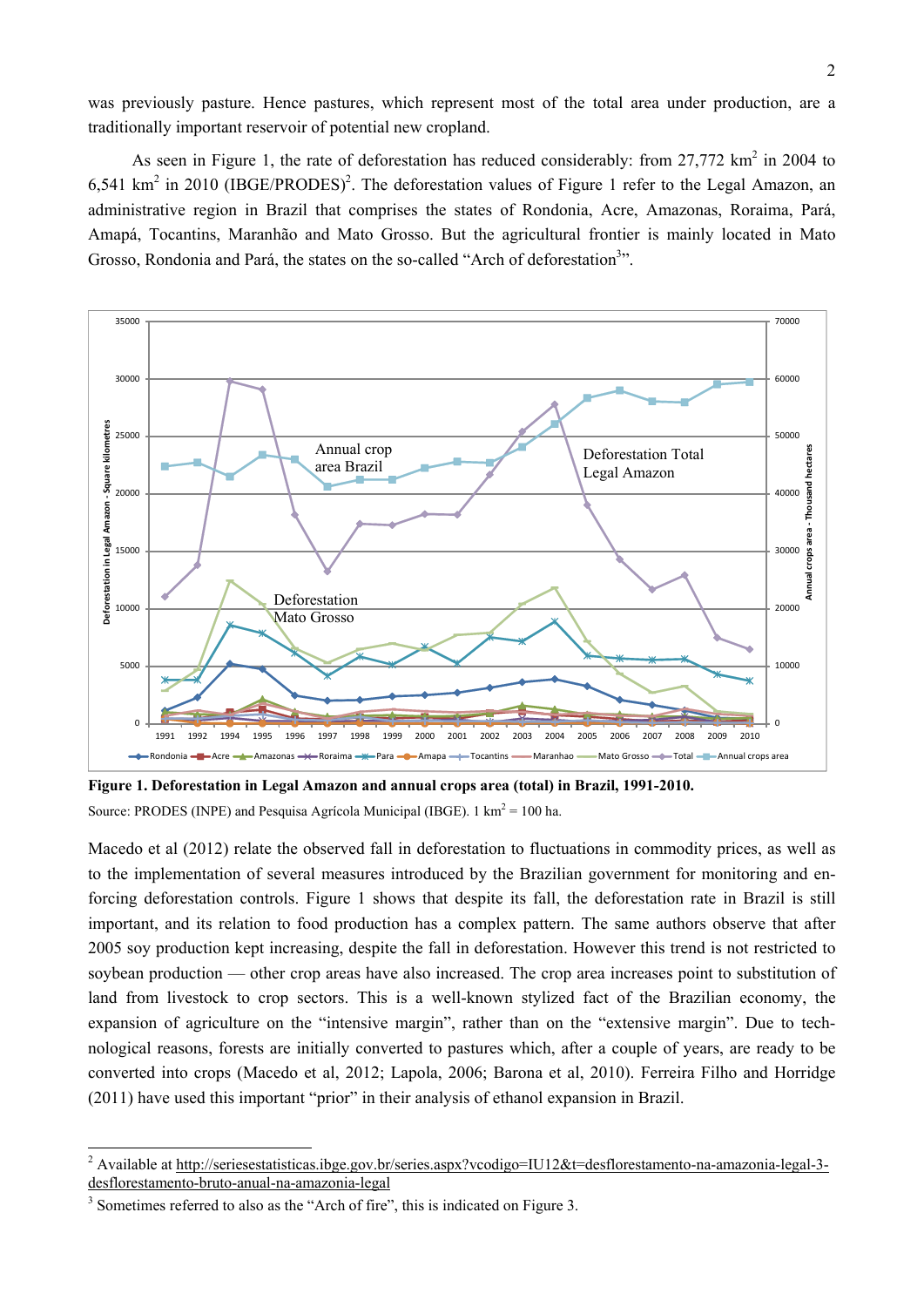This increase in agriculture production causes food prices in Brazil to be fairly stable. Even the recent increase in world food prices did not reflect strongly on local food prices. As seen in Figure 2, the food and beverages price index, as measured by the Extended Consumer Price Index (IPCA), although with a strong variation, shows a relatively stable trend, as shown by the dashed line.



**Figure 2. Evolution of the Extended Consumer Price Index (IPCA), 2006 – 2011.** Source: IBGE.

Part of the reason for this relative stability of food prices is that, within the household food bundle, only meat is an important export item, but meat's export share is not large in the initial database, around 25% of total production. Soybeans and coffee, other important export agricultural products, represent small shares of the household food bundle. Ferreira Filho and Vian (2011) showed that the Brazilian exchange rate appreciation in the period also helped to stabilize local prices while external prices rose. But the increase in agriculture acreage certainly also contributes to that stabilization effect, since the food production system had to adapt to the competition for land generated by rising agricultural export demand. This suggests a link between deforestation and food supply and prices that, however, cannot be directly assessed.

This complex link was analyzed by Lapola (2006), Arima (2012) and Macedo (2011), among others, who tried in different ways to evaluate the indirect land use change (ILUC) caused by various agricultural activities, mainly soybeans and biofuels. The ILUC effects caused by agricultural expansion, however, are of a broad nature, since all agricultural activities are linked by the land market. For example, we would expect that meats (notably beef) will be the products most seriously affected by a fall in deforestation, due to the fall in the rate of conversion of forests to pastures. The indirect land use effect, however, will affect other land uses, changing the substitution possibilities among agricultural activities and pastures.

#### **3 Methodology**

In this paper we use a multi-period computable general equilibrium model of Brazil, based on previous work by Ferreira Filho and Horridge (2011), to analyze the importance of endogenous land supply for agricultural supply in Brazil. The model, TERMBR, is descended from the Australian TERM model (Horridge et al,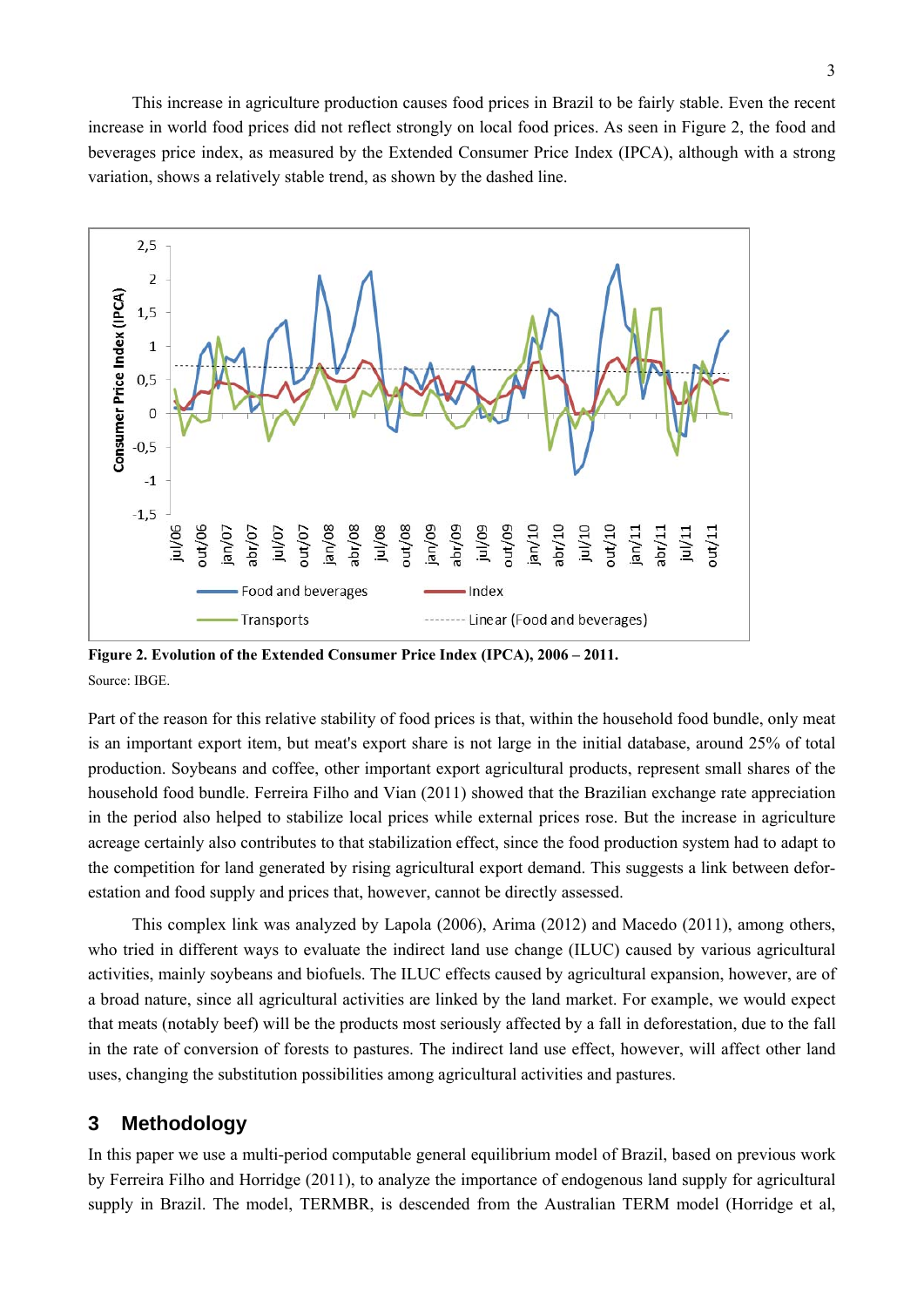2005), but includes, as well as a Brazilian database, many other specific adaptations. It includes annual recursive dynamics and a detailed bottom-up regional representation, which for the simulations reported here distinguished 15 aggregated Brazilian regions. It also has 38 sectors, 10 household types, 10 labor grades, and a land use change (LUC) module that tracks land use in each state. The core database is based on the 2005 Brazilian Input-Output model, as presented in Ferreira Filho (2010). The LUC module is based on a transition matrix developed by Ferreira Filho and Horridge (2011) and calibrated with data from the Brazilian Agricultural Censuses of 1995 and 2006, which shows how land use changed across different uses (crops, pastures, forestry and natural forests) between those years. This transition matrix is used to project the deforestation rate (or the increase in total land supply) in the baseline scenario.

As well as the LUC module, the model includes three more recursive-dynamic mechanisms: (i) a stock-flow relation between investment and capital stock, which assumes a 1-year gestation lag; (ii) a positive relation between investment and the rate of profit; and (iii) a relation between wage growth and regional labor supply. With these three mechanisms at work it is possible to construct a plausible base forecast for the future, and a second, policy forecast – different only because some policy instruments are shocked to different values from the base (eg, the total land supply, or the deforestation rate). This difference can be interpreted as the effect of the policy change. The model is run with the aid of RunDynam<sup>4</sup>, a program to solve recursive-dynamic CGE models.

#### *3.1 Closure*

l

The main features of our model´s closure are:

- Real wage changes drive the movement of labor between regions and activities (but not between labor categories). Total labor supply increases according to official projections from IBGE;
- Sectoral investment, driven by industry profits, causes capital to accumulate between years;
- Real regional household consumption follows regional wage income (subject to the next rule);
- We force the trade balance to approach zero in the long run -- national household and government consumption adjust together to meet this external constraint.
- The national GDP price index is chosen as the fixed numeraire price. Other price results should thus be interpreted as *relative* to the GDP price index.
- We divide model regions into two groups, Frontier and Land-constrained, based on their proportion of unused land. The region classification is shown in Figure 3. In the base scenario we prevented further conversion of Unused land in the Land-constrained regions, whilst allowing deforestation to continue in the Frontier regions. In the alternate (Policy) scenario, we prevented deforestation in **all** regions.

<sup>4</sup> RunDynam is part of the GEMPACK economic modeling software [Harrison and Pearson (1996)].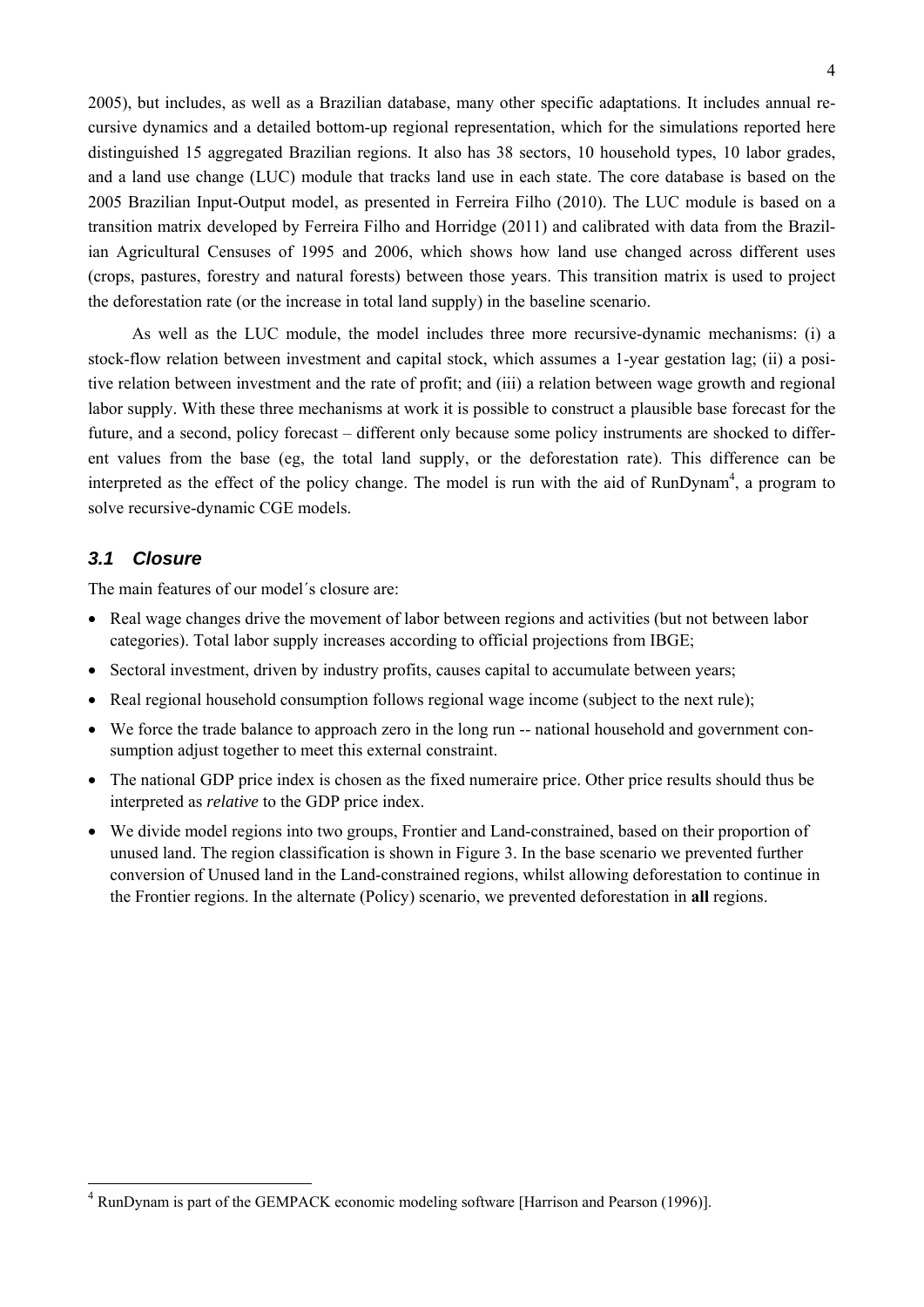

**Figure 3. Frontier (blue) and Land-constrained (red) regions of the model**

#### *3.2 Land Use in the initial database*

Increased farm output may arise from technical progress, or by using more inputs, such as capital, labor or land. The last of these, land, is in restricted supply. Some fear that to produce more, Brazil may need to convert unused land to agriculture — at the expense of the environment. To assess these claims, our CGE model needs to model land use explicitly, as described in this section.

To begin we emphasize that agriculture and land use are modeled separately in each of 15 Brazilian regions with different agricultural mix; and, clearly, land cannot move between regions. This regional detail captures a good deal of the differences in soil, climate and history that cause particular land to be used for particular purposes. Table 2 is drawn from the model database and shows land used by agricultural industries in 2005. Nationwide, around 60% of agricultural land is used for beef cattle grazing.

Brazilian land area statistics by the Instituto Brasileiro de Geografia e Estatística (IBGE) distinguish 3 types of agricultural land use: Crop, Pasture, and Plantation Forestry. We assumed that each industry mapped to one of these types, as shown by the grouping in column 1 of Table 2. The "Unused" land shown in the penultimate row of Table 2 is defined as the total area of each state minus the used areas: crops, natural or planted pastures, and planted forests, which appear in Agricultural Censuses. It includes all areas not used in agriculture, like natural forests, but also urban areas, mountaintops, lakes and roads. However the latter areas are expected to change much less than the natural forests, so the change in "Unused" is used here as a proxy for deforestation, or land clearing for agricultural use. Note that the share of Unused in the total area of landconstrained states averages around 50% — an approximate lower bound for this share.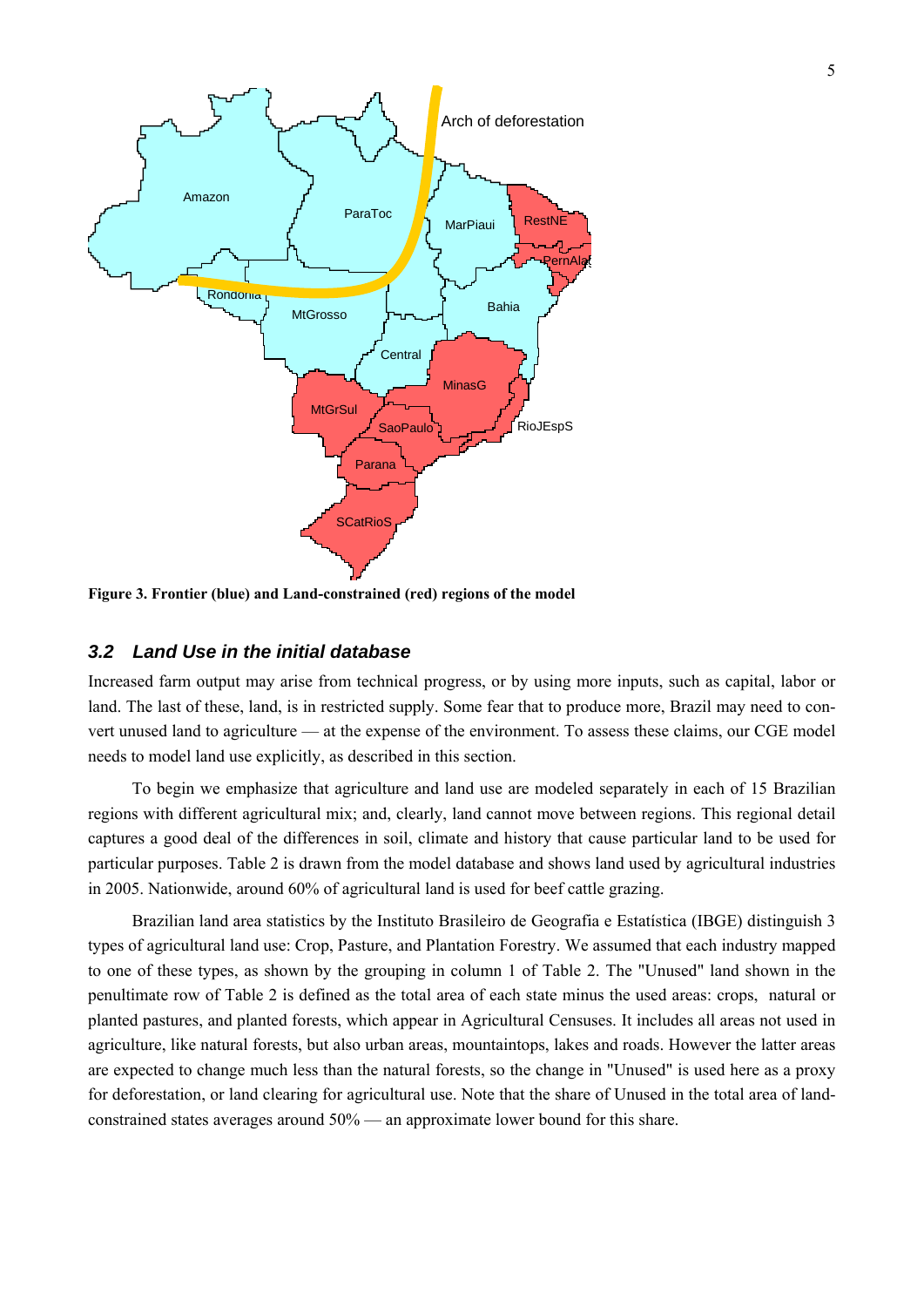|                     |        |          |         | Frontier regions |              |          |         | Land-constrained regions |               |         |               |          |          |                |          |                   |
|---------------------|--------|----------|---------|------------------|--------------|----------|---------|--------------------------|---------------|---------|---------------|----------|----------|----------------|----------|-------------------|
| areasplus           | Amazon | Rondonia | ParaToc | MarPiaui         | <b>Bahia</b> | MtGrosso | Central | PernAlag                 | <b>RestNE</b> | MtGrSul | <b>MinasG</b> | RioJEspS | SaoPaulo | $\rm {Parana}$ | SCatRioS | <b>All Brazil</b> |
| Rice                | 0.1    | 0.1      | 0.5     | 0.7              | 0.0          | 0.9      | 0.2     | 0.0                      | 0.1           | 0.1     | 0.1           | 0.0      | 0.0      | 0.1            | 1.2      | 3.9               |
| Corn                | 0.1    | 0.1      | 0.4     | 0.7              | 0.8          | 1.0      | 0.7     | 0.3                      | 0.9           | 0.5     | 1.4           | 0.1      | 1.1      | 2.0            | 1.7      | 11.6              |
| Wheat               | 0.0    | 0.0      | 0.0     | 0.0              | 0.0          | 0.0      | 0.0     | 0.0                      | 0.0           | 0.1     | 0.1           | 0.0      | 0.1      | 1.6            | 1.1      | 3.0               |
| Sugarcane           | 0.0    | 0.0      | 0.0     | 0.1              | 0.1          | 0.2      | 0.2     | 0.8                      | 0.2           | 0.1     | 0.4           | 0.2      | 3.1      | 0.4            | 0.0      | 5.8               |
| Soybean             | 0.0    | 0.1      | 0.5     | 0.6              | 0.9          | 6.1      | 2.7     | 0.0                      | 0.0           | 2.0     | 1.1           | 0.0      | 0.8      | 4.2            | 4.1      | 23.0              |
| Other agric         | 0.1    | 0.1      | 0.4     | 0.5              | 2.0          | 0.2      | 0.5     | 0.5                      | 1.6           | 0.1     | 0.7           | 0.2      | 0.6      | 0.7            | 0.6      | 8.6               |
| Cassava             | 0.1    | 0.0      | 0.3     | 0.2              | 0.4          | 0.1      | 0.0     | 0.1                      | 0.2           | 0.1     | 0.1           | 0.0      | 0.1      | 0.2            | 0.1      | 2.0               |
| Tobacco             | 0.0    | 0.0      | 0.0     | 0.0              | 0.0          | 0.0      | 0.0     | 0.0                      | 0.0           | 0.0     | 0.0           | 0.0      | $0.0\,$  | 0.1            | 0.4      | 0.5               |
| Cotton              | 0.0    | 0.0      | 0.0     | 0.0              | 0.3          | 0.5      | 0.2     | 0.0                      | 0.0           | 0.1     | 0.1           | 0.0      | 0.1      | 0.1            | 0.0      | 1.3               |
| Citrus fruits       | 0.0    | 0.0      | 0.0     | 0.0              | 0.1          | 0.0      | 0.0     | 0.0                      | 0.1           | 0.0     | 0.0           | 0.0      | 0.6      | 0.0            | 0.1      | 1.0               |
| Coffee              | 0.0    | 0.2      | 0.0     | 0.0              | 0.2          | 0.0      | 0.0     | 0.0                      | 0.0           | 0.0     | 1.0           | 0.6      | 0.2      | 0.1            | 0.0      | 2.3               |
| <b>All Crops</b>    | 0.4    | 0.6      | 2.1     | 2.8              | 4.6          | 9.0      | 4.5     | 1.7                      | 3.1           | 3.0     | 4.9           | 1.1      | 6.6      | 9.4            | 9.2      | 62.9              |
| Forestry            | 0.2    | 0.0      | 0.1     | 0.1              | 0.3          | 0.1      | 0.1     | 0.0                      | 0.1           | 0.1     | 1.0           | 0.2      | 0.4      | 0.6            | 1.4      | 4.7               |
| Meat cattle         | 2.6    | 4.3      | 17.7    | 7.7              | 11.7         | 20.8     | 13.1    | 2.2                      | 5.3           | 20.4    | 11.2          | 1.9      | 5.6      | 3.3            | 8.5      | 136.4             |
| Milk Cattle         | 0.2    | 0.4      | 1.2     | 0.7              | 1.3          | 0.9      | 3.0     | 0.6                      | 1.2           | 0.6     | 7.5           | 0.8      | 1.5      | 1.6            | 2.7      | 24.1              |
| <b>All Pasture</b>  | 2.8    | 4.6      | 18.9    | 8.4              | 13.0         | 21.8     | 16.1    | 2.9                      | 6.5           | 21.0    | 18.7          | 2.7      | 7.1      | 4.9            | 11.2     | 160.5             |
| <b>Unused 205.6</b> |        | 18.5     | 131.5   | 47.1             | 38.6         | 59.5     | 13.9    | 8.1                      | 18.3          | 11.6    | 34.1          | 5.0      | 10.7     | 5.1            | 16.0     | 623.4             |
| <b>Total 209.1</b>  |        | 23.8     | 152.5   | 58.3             | 56.5         | 90.3     | 34.6    | 12.6                     | 28.0          | 35.7    | 58.6          | 9.0      | 24.8     | 19.9           | 37.7     | 851.5             |

**Table 2. Initial data: land use by region, Mha (million hectares)**

Source: model database [the top-left cell in this and other tables names the model variable that is reported].

We may observe from Table 2 that in general the ratio of Cropland to Pasture areas increases as Unused land becomes more scarce. That relationship is shown in Figure 4; the outlier, MtGrSul (Mato Gross de Sul), is an inland southern state especially well-suited to beef grazing.



**Figure 4. Emptier regions (blue) prefer Pasture; full regions (red) prefer Crops**

Notice also the potential for expansion in the intensive margin in states like São Paulo and Santa Catarina (with Rio Grande do Sul), states where the stock of unused land for conversion has run out long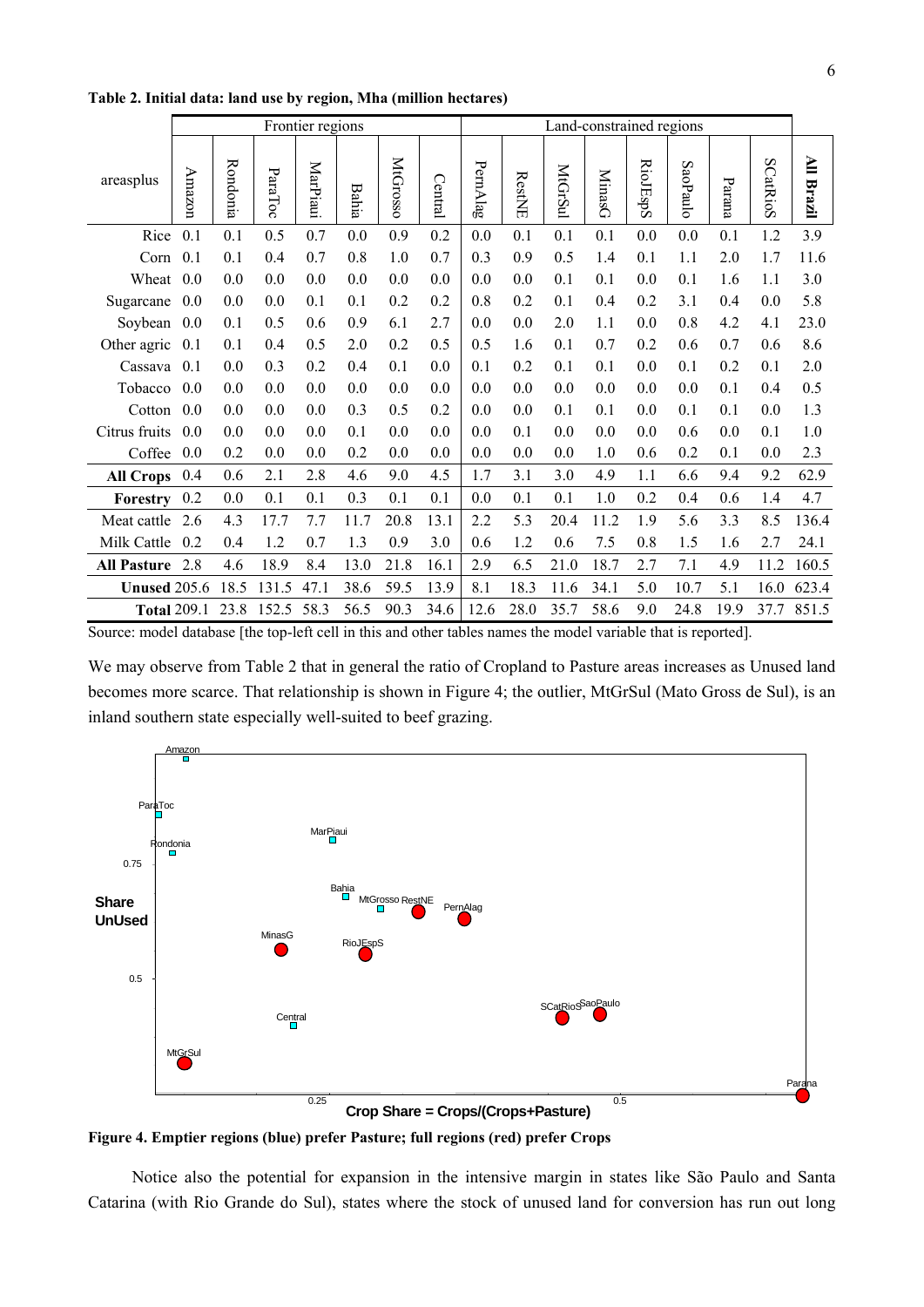ago. Paraná, on the other hand, has the smallest share of crops in (crops plus pasture) area, suggesting that for this state the possibilities of agricultural expansion on the intensive margin are more restricted.

|                       |                  |                  |                  | Frontier regions |                  |                  |                  | Land-constrained regions |                  |                  |                  |                  |          |                  |                  |  |
|-----------------------|------------------|------------------|------------------|------------------|------------------|------------------|------------------|--------------------------|------------------|------------------|------------------|------------------|----------|------------------|------------------|--|
| adjprd0<br>reportbase | Amazon           | Rondonia         | ParaToc          | MarPiaui         | Bahia            | MtGrosso         | Central          | PernAlag                 | RestNE           | MtGrSul          | <b>MinasG</b>    | RioJEspS         | SaoPaulc | Parana           | SCatRioS         |  |
| Rice                  | $\boldsymbol{0}$ | $\boldsymbol{0}$ | 41               | 30               | $\boldsymbol{0}$ | 46               | 38               | $\boldsymbol{0}$         | $\boldsymbol{0}$ | $\boldsymbol{0}$ | $\overline{0}$   | $\mathbf{0}$     | 100      | $\boldsymbol{0}$ | 138              |  |
| Corn                  | $\overline{0}$   | $\theta$         | 62               | $\boldsymbol{0}$ | 51               | 75               | 111              | $\boldsymbol{0}$         | $\boldsymbol{0}$ | 56               | 129              | $\overline{0}$   | 100      | 108              | 70               |  |
| Wheat                 | $\theta$         | $\boldsymbol{0}$ | $\boldsymbol{0}$ | $\boldsymbol{0}$ | $\boldsymbol{0}$ | $\boldsymbol{0}$ | $\boldsymbol{0}$ | $\boldsymbol{0}$         | $\boldsymbol{0}$ | $\boldsymbol{0}$ | $\theta$         | $\overline{0}$   | 100      | 52               | 47               |  |
| Sugarcane             | 0                | $\boldsymbol{0}$ | $\boldsymbol{0}$ | $\boldsymbol{0}$ | $\theta$         | 76               | 94               | 60                       | $\boldsymbol{0}$ | $\mathbf{0}$     | 89               | $\mathbf{0}$     | 100      | 78               | $\boldsymbol{0}$ |  |
| Soybean               | $\theta$         | $\boldsymbol{0}$ | $\mathbf{0}$     | 127              | 119              | 107              | 106              | $\theta$                 | $\mathbf{0}$     | 78               | 118              | $\overline{0}$   | 100      | 106              | 35               |  |
| Other agric           | $\theta$         | $\boldsymbol{0}$ | 43               | $\boldsymbol{0}$ | 33               | $\boldsymbol{0}$ | 51               | 50                       | 18               | $\boldsymbol{0}$ | 83               | 155              | 100      | 59               | 115              |  |
| Cassava               | 67               | $\Omega$         | 40               | 27               | 29               | 44               | $\theta$         | 38                       | 30               | $\mathbf{0}$     | 154              | $\mathbf{0}$     | 100      | 61               | 151              |  |
| Tobacco               | $\theta$         | $\theta$         | $\mathbf{0}$     | $\boldsymbol{0}$ | $\boldsymbol{0}$ | $\boldsymbol{0}$ | $\overline{0}$   | $\overline{0}$           | $\boldsymbol{0}$ | $\theta$         | $\theta$         | $\theta$         | 100      | 98               | 96               |  |
| Cotton                | $\theta$         | $\boldsymbol{0}$ | $\boldsymbol{0}$ | $\boldsymbol{0}$ | 179              | 466              | 159              | $\boldsymbol{0}$         | $\boldsymbol{0}$ | 136              | $\boldsymbol{0}$ | $\boldsymbol{0}$ | 100      | $\boldsymbol{0}$ | $\boldsymbol{0}$ |  |
| Citrus fruits         | $\theta$         | $\theta$         | 160              | $\boldsymbol{0}$ | 106              | $\theta$         | $\overline{0}$   | $\overline{0}$           | 102              | $\theta$         | 212              | 287              | 100      | $\boldsymbol{0}$ | 95               |  |
| Coffee                | $\theta$         | 37               | $\boldsymbol{0}$ | $\boldsymbol{0}$ | 81               | $\theta$         | $\theta$         | $\overline{0}$           | $\theta$         | $\theta$         | 107              | 73               | 100      | 85               | $\theta$         |  |
| Forestry              | $\mathbf{0}$     | $\boldsymbol{0}$ | 391              | 138              | 180              | $\theta$         | $\boldsymbol{0}$ | $\mathbf{0}$             | $\boldsymbol{0}$ | 88               | 35               | 49               | 100      | 106              | 45               |  |
| Meat cattle           | $\theta$         | 109              | 62               | 65               | 63               | 52               | 64               | 109                      | 82               | 49               | 78               | $\theta$         | 100      | 131              | 103              |  |
| Milk Cattle           | $\theta$         | $\theta$         | 64               | $\theta$         | 63               | $\overline{0}$   | 64               | 106                      | 82               | $\boldsymbol{0}$ | 78               | 90               | 100      | 131              | 112              |  |

**Table 3. Initial Data: Land Productivity relative to São Paulo**

Source: model database (zeroes shown where region produces < 2.5% of national output)

Agricultural per-hectare productivity varies between regions, as shown in Table 3. This suggests that redistribution of the agricultural output mix towards more productive regions offers another route to increase output without increasing farmed area. This effect turns out to be important (see the discussion of Table 12 below).

#### *3.3 Modeling changes in Land Use*

Between one year and the next the model allows land to move between the Crop, Pasture, and Forestry categories, or for unused land to convert to one of these three. A transition matrix approach is used, as illustrated in Table 4 below, which shows extracts for São Paulo (around the size of UK), Mato Grosso (France + Germany), and the whole of Brazil (non-Alaskan USA). The transition matrices show land use changes in the first year of our simulation. Row labels refer to land use at the start of a year, column labels to year end. Thus the final, row-total, column in each sub-table shows initial land use, while the final, column-total, row shows year-end land use. Within the table body, off-diagonal elements show areas of land with changing use.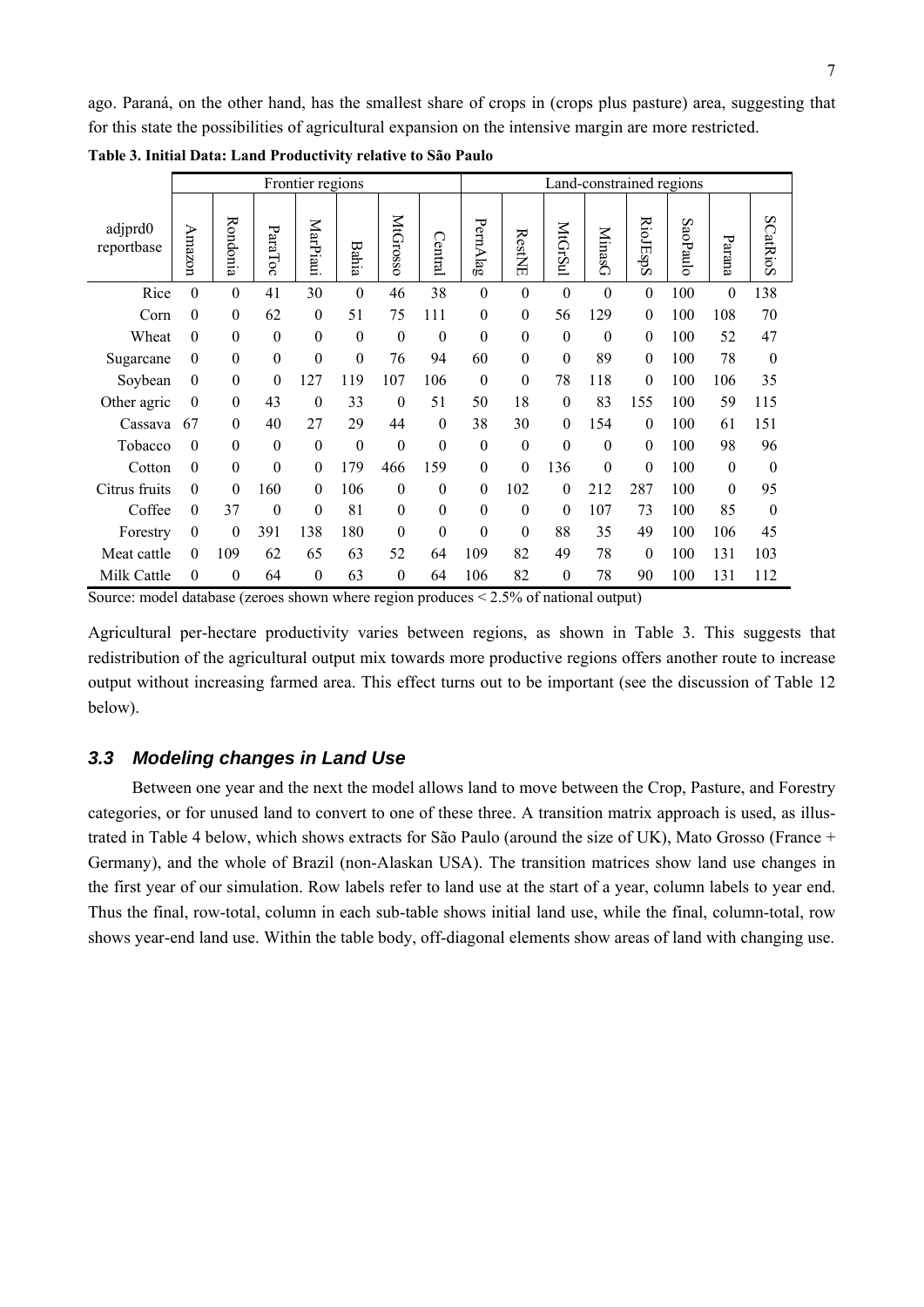| São Paulo         | Crop     | Pasture | PlantForest      | Unused           | Total |
|-------------------|----------|---------|------------------|------------------|-------|
| Crop              | 6.4      | 0.1     | $\theta$         | 0.1              | 6.6   |
| Pasture           | 0.4      | 6.6     | $\theta$         | 0.1              | 7.1   |
| PlantForest       | $\theta$ | 0.1     | 0.3              | $\boldsymbol{0}$ | 0.4   |
| Unused            | $\theta$ | 0.1     | $\boldsymbol{0}$ | 10.6             | 10.7  |
| Total             | 6.7      | 6.9     | 0.4              | 10.8             | 24.8  |
| <b>MatoGrosso</b> | Crop     | Pasture | PlantForest      | Unused           | Total |
| Crop              | 8.7      | 0.2     | $\theta$         | 0.1              | 9     |
| Pasture           | 1        | 20.6    | $\theta$         | 0.1              | 21.8  |
| PlantForest       | 0        | 0.1     | $\theta$         | $\boldsymbol{0}$ | 0.1   |
| Unused            | $\theta$ | 0.9     | 0.1              | 58.4             | 59.4  |
| Total             | 9.7      | 21.8    | 0.1              | 58.7             | 90.3  |
| <b>Brazil</b>     | Crop     | Pasture | PlantForest      | Unused           | Total |
| Crop              | 59.2     | 1.6     | $\theta$         | $\overline{2}$   | 62.9  |
| Pasture           | 5        | 153     | 0.4              | 2.1              | 160.5 |
| PlantForest       | $\theta$ | 0.9     | 3.6              | 0.1              | 4.7   |
| Unused            | 0.1      | 3.7     | 0.6              | 619              | 623.4 |
| Total             | 64.3     | 159.2   | 4.6              | 623.3            | 851.5 |

**Table 4. Transition matrices for land use change (Mha). Average annual changes.**

Source: primary data from IBGE.

Above, row and column totals reflect current land use and the average rate of change of land use during the last 11 years (1995 to 2006), drawn from the Brazilian Agricultural Censuses of 1996 and 2006<sup>5</sup>. Numbers within the table bodies are not observed but reflect an imposed prior: that most new Crop land was formerly Pasture, and that new Pasture normally is drawn from Unused land. The prior estimates are scaled to sum to data-based row and column totals.

The transition matrices could be expressed in share form (ie, with row totals equaling one), showing Markov probabilities that a particular hectare used today for, say, Pasture, would next year be used for crops. In the model, these probabilities or proportions are modeled as a function of land rents, via:

$$
S_{pqr} = \mu_{pr} L_{pqr} P_{qr}^{\alpha} M_{qr} \qquad \qquad = (\text{alternatively}) \quad L_{pqr} P_{qr}^{\alpha} M_{qr} / \sum_{k} L_{pkr} P_{kr}^{\alpha} M_{kr}
$$

where (the r subscript always denoting region):

 $S<sub>par</sub>$  = share of land type p that becomes type q in region r

- $\mu_{pr}$  = a slack variable, adjusting to ensure that  $\sum S_{pqr} = 1$ *q*
- $L_{par}$  = a constant of calibration = initial value of *S par*
- $P_{ar}^{\alpha}$  = average unit rent earned by land type q
- $\alpha$  = a sensitivity parameter, with value set to 0.35
- $M_{ar}$  = a shift variable, initial value 1

<sup>&</sup>lt;sup>5</sup> The Brazilian Agricultural Census of 1996 refers to the period between August 1, 1995 and July 31, 1996. The 2006 Agricultural Census has a 2006 reference year (IBGE, available at

http://www.ibge.gov.br/home/estatistica/economia/agropecuaria/censoagro/brasil\_2006/default.shtm).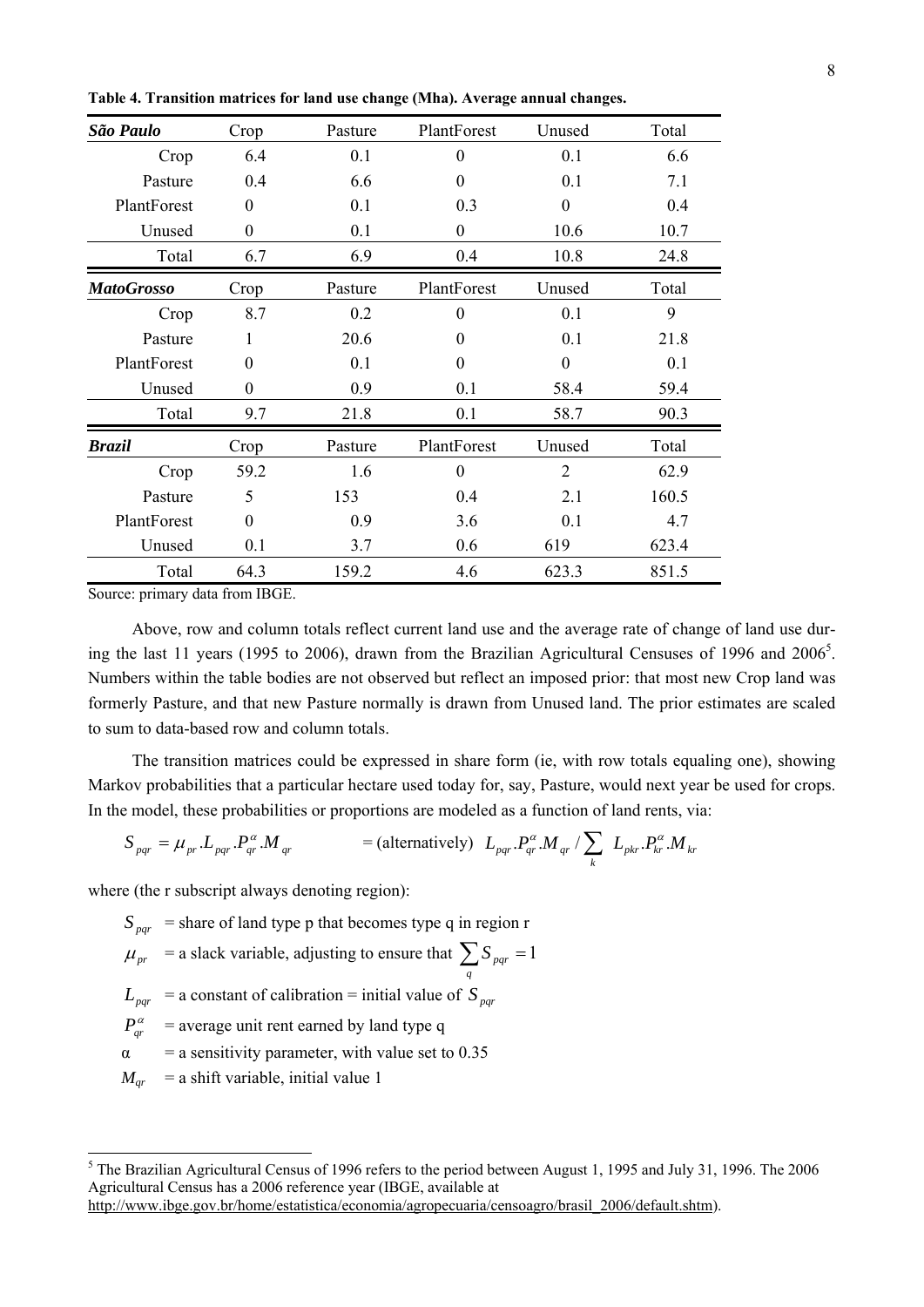The sensitivity parameter **α** was set to 0.35 to give a "normal" (close to observed) past evolution of crops areas in the baseline.

Thus, if Crop rents rise relative to Pasture rents, the rate of conversion of Pasture land to Crops will increase. To model the rate of conversion of Unused land we needed to assign to it a fictional rent—we chose the regional CPI. However, in our scenarios we only allowed the amount of Unused land to decrease in selected frontier regions, namely Rondonia, Amazon, ParaToc, MarPiaui, Bahia, MtGrosso, and Central. In the other, mainly coastal regions, total agricultural land was held fixed (by endogenizing the corresponding  $M_{\text{ar}}$  variable).

A CET (of  $0.5^6$ ) mechanism allocates Crop land between the 11 crop types distinguished by the model.

In summary, the model allows for (say) Soybean output in a region to increase through:

- assumed uniform primary-factor-enhancing technical progress of  $1.5\%$  p.a. (baseline assumption);
- increasing non-land inputs:
- using a greater proportion of Crop land for Soybean, in any region [CET];
- converting Pasture land to Crops, if Crop rents increase, in any region; and
- converting Unused lands to Pasture or Crop uses, in frontier regions.

The last three mechanisms above characterize the indirect land use change (ILUC) examined in this paper.

#### *3.4 The policy scenario and model running strategy*

This paper compares two scenarios for the evolution of the Brazilian economy. The first (Base) scenario assumes endogenous agricultural land supply in Frontier regions; while the second (Policy) scenario fixes total land supply in all regions, meaning no deforestation would occur. Probably Brazil will chart a course between these two extremes. We chose to highlight the role played by the expansion of the agricultural frontier. Our simulation consists of:

- Baseline scenario: shocking our model with the commodity (average) price shocks in international markets for the historical period (2005 to 2009), and projecting the economy until 2025 based on past observed trends for GDP, population, and other variables, with an endogenous land stock adjustment pattern explained above. After the historical period we assume that commodity prices will annually grow 1% faster than manufacturing prices. Based on these assumptions, the model generates a path of deforestation projected from the transition matrix and the general adjustment of prices in the economy.
- Policy scenario: the same as above, but a halt in deforestation is exogenously imposed.

Model results, then, show how restrictions on deforestation might restrict economic growth or otherwise affect the Brazilian economy.

#### **4 Results from the Base Scenario**

Figure 5 shows growth of several macro variables in our baseline scenario. The first 4 years of the scenario mimic recent Brazilian history, including an investment boom, a tripling of imports, and the effects of the 2008 world financial crisis. After that the economy follows a fairly smooth growth path, with most real macro variables growing at around 3.8% pa, as shown in Table 5. However, our base scenario includes a continuing improvement in Brazil's terms of trade (ToT). Since we force exports to approach imports in nominal terms (balance of trade trends to zero), we see that real imports continue to grow faster than exports. The ToT improvement also allows real household spending to grow faster than GDP.

 6 Keeney and Hertel (2008) use the same 0.5 number, which they attribute to the FAPRI model.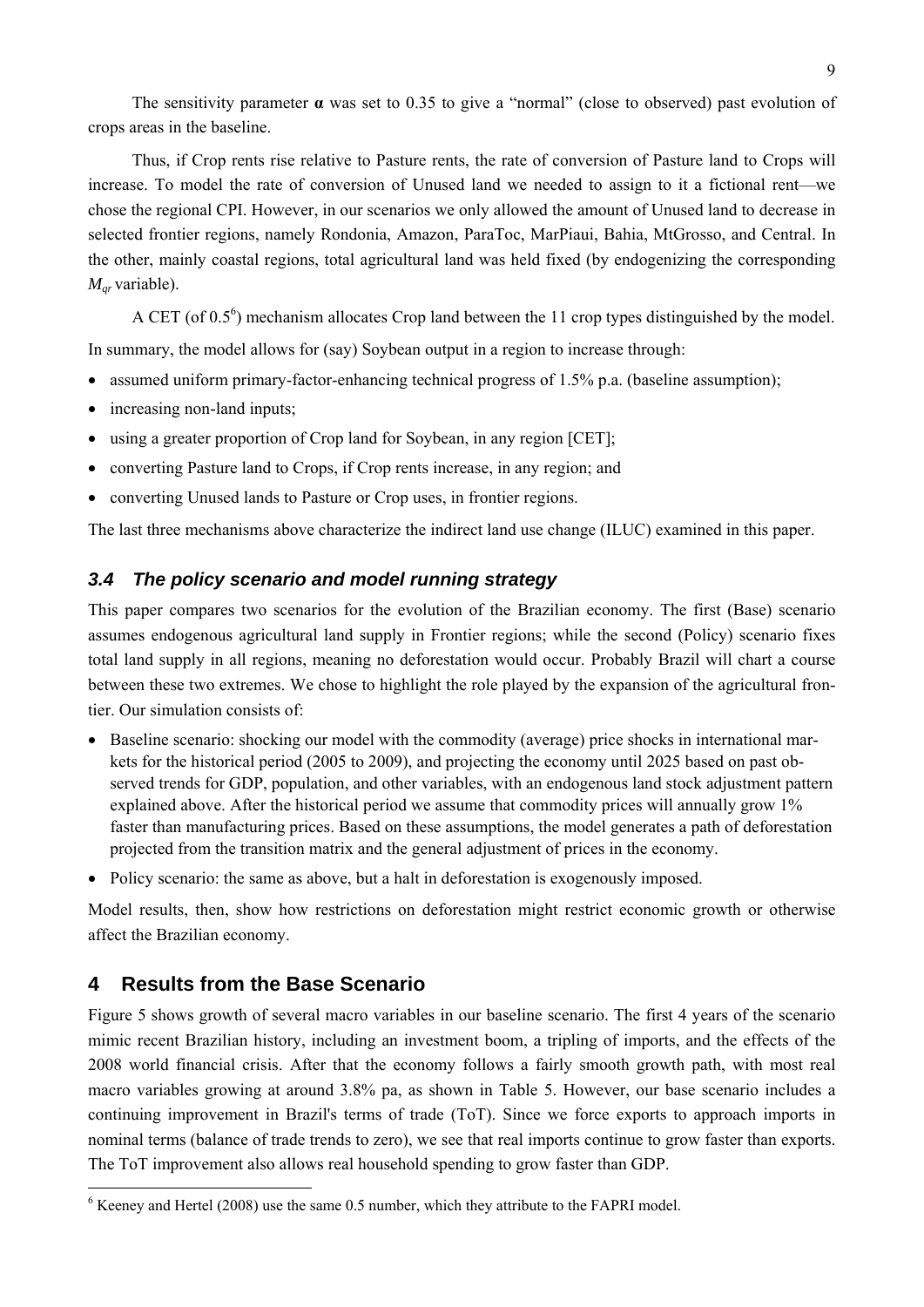**Table 5. Model results, Base scenario, Macro variables: total growth 2005-25 and terminal growth rates**

|                             | RealHou |       | RealInv RealGov | ExpVol |       | ImpVol RealGDP Employ Realwage CapStock |      |      |      |
|-----------------------------|---------|-------|-----------------|--------|-------|-----------------------------------------|------|------|------|
| Cumulative %<br>growth      | 121.2   | 142.9 | 104.1           | 69.8   | 237.0 | 103.0                                   | 27.4 | 67.2 | 94.0 |
| Terminal Growth<br>Rate $%$ | 3.9     | 3.6   | 39              | 3.8    | 4.2   | 3.8                                     |      | 25   | 3.8  |



**Figure 5. Macro variables, baseline. Percentage change, accumulated.**

The results for agricultural output expansion implied by our baseline scenario can be seen in Table 6, while Table 7 shows the corresponding land use variation. We see that the growth scenario projected to 2025 would imply a strong increase in agricultural production in most Brazilian regions, and in land use in the frontier regions. The latter of course is due to our assumption that agricultural area expansion is only possible in frontier states. Table 7 shows that the total new land required, or deforestation, would amount to 37 Mha.

Although our scenario ends in 2025, we might ask, how long could deforestation continue before land supplies ran out? Noting from Table 2 that in 2005 Amazonas had 205.6 Mha of Unused land, of which 2.58 Mha is converted to farms by 2025, we see that there the limit is far off! Similarly ParaToc lost but 8.9 Mha of its 131 Mha. On the other hand, other more developed 'frontier' regions are starting to fill up: for example the unused share of total land in MtGrosso falls from 66% to 48% (compare: SaoPaulo=43%, MinasG=59%). Hence, if the base scenario was extended past 2025, we would see the "arch of deforestation" of Figure 3 moving north-west towards Amazonas.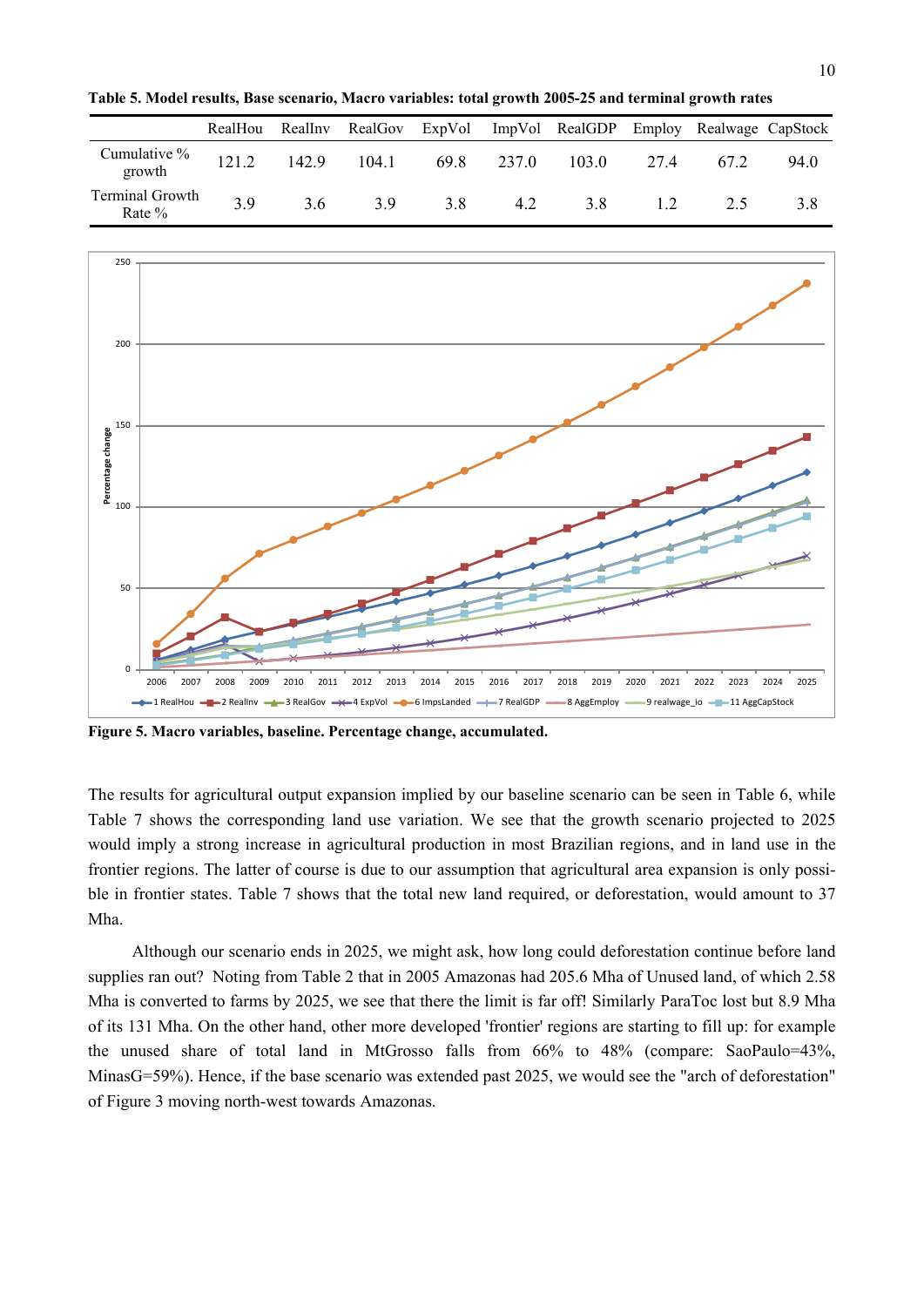|               |        |          |         | Frontier regions |              |                 |         | Land-constrained regions |               |         |                |                 |          |        |                 |  |
|---------------|--------|----------|---------|------------------|--------------|-----------------|---------|--------------------------|---------------|---------|----------------|-----------------|----------|--------|-----------------|--|
| agricxtota    | Amazon | Rondonia | ParaToc | MarPiaui         | <b>Bahia</b> | <b>MtGrosso</b> | Central | PernAlag                 | <b>RestNE</b> | MtGrSul | <b>MinasG</b>  | <b>RioJEspS</b> | SaoPaulo | Parana | <b>SCatRioS</b> |  |
| Rice          | 166    | 88       | 116     | 68               | 94           | 151             | 96      | 42                       | 48            | 83      | 74             | 59              | 65       | 78     | 69              |  |
| Corn          | 163    | 87       | 114     | 69               | 78           | 139             | 88      | 39                       | 46            | 70      | 66             | 55              | 62       | 76     | 66              |  |
| Wheat         | 49     | 7        | 19      | $-5$             | 3            | 40              | 21      | $-16$                    | $-15$         | 5       | $\overline{2}$ | $-10$           | $-7$     | 3      | $-1$            |  |
| Sugarcane     | 256    | 137      | 169     | 88               | 135          | 215             | 135     | 61                       | 67            | 109     | 95             | 81              | 99       | 105    | 97              |  |
| Soybean       | 191    | 85       | 132     | 81               | 87           | 167             | 102     | 35                       | 46            | 82      | 65             | 65              | 68       | 85     | 70              |  |
| Other agric   | 137    | 59       | 81      | 43               | 65           | 111             | 76      | 29                       | 39            | 61      | 46             | 46              | 52       | 59     | 49              |  |
| Cassava 164   |        | 93       | 120     | 80               | 105          | 140             | 96      | 66                       | 72            | 80      | 78             | 68              | 70       | 85     | 74              |  |
| Tobacco       | 193    | 101      | 136     | 80               | 85           | 194             | 107     | 48                       | 55            | 86      | 80             | 63              | 66       | 78     | 67              |  |
| Cotton        | 98     | 37       | 63      | 34               | 50           | 108             | 58      | 12                       | 19            | 40      | 33             | 18              | 21       | 28     | 20              |  |
| Citrus fruits | 184    | 94       | 125     | 70               | 93           | 193             | 108     | 47                       | 56            | 91      | 72             | 64              | 74       | 88     | 75              |  |
| Coffee        | 166    | 81       | 110     | 61               | 84           | 169             | 97      | 36                       | 38            | 76      | 66             | 53              | 57       | 66     | 57              |  |
| Forestry 147  |        | 61       | 117     | 124              | 85           | 96              | 94      | 81                       | 70            | 50      | 69             | 84              | 51       | 44     | 83              |  |
| Meat cattle   | 184    | 159      | 135     | 124              | 93           | 128             | 73      | 84                       | 84            | 72      | 66             | 66              | 56       | 44     | 67              |  |
| Milk Cattle   | 178    | 150      | 129     | 104              | 79           | 127             | 76      | 76                       | 72            | 73      | 68             | 70              | 62       | 67     | 75              |  |

**Table 6. Model results. Agricultural output, base scenario, cumulative percent change 2005- 2025.**

**Table 7. Model results. Land areas, base scenario, cumulative ordinary change 2005- 2025, Mha.**

|                          |                |                  |                  | Frontier regions |                  |                  |                | Land-constrained regions |                |                  |                  |                  |                |              |                       |              |
|--------------------------|----------------|------------------|------------------|------------------|------------------|------------------|----------------|--------------------------|----------------|------------------|------------------|------------------|----------------|--------------|-----------------------|--------------|
| del AREAS<br><b>PLUS</b> | Amazon         | Rondonia         | ParaToc          | MarPiaui         | Bahia            | MtGrosso         | Central        | PernAlag                 | <b>RestNE</b>  | MtGrSul          | MinasG           | RioJEspS         | SaoPaulc       | Parana       | SCatRioS              | All Brazil   |
| Rice                     | 0.05           | 0.03             | 0.2              | 0.05             | 0.01             | 0.69             | 0.04           | $\overline{0}$           | $-0.01$        | 0.01             | 0.01             | $\mathbf{0}$     | $\mathbf{0}$   | 0.01         | 0.05                  | 1.14         |
| Corn                     | 0.06           | 0.04             | 0.16             | 0.05             | 0.15             | 0.78             | 0.11           | $-0.05$                  | $-0.11$        | 0.04             | 0.06             | $\theta$         | 0.02           | 0.27         | 0.04                  | 1.62         |
| Wheat                    | $\theta$       | $\theta$         | $\theta$         | $\boldsymbol{0}$ | $\boldsymbol{0}$ | $\theta$         | $-0.01$        | $\theta$                 | $\theta$       | $-0.03$          | $-0.01$          | $\theta$         | $-0.02$        | $-0.38$      | $-0.31$               | $-0.76$      |
| Sugarcane                | 0.01           | 0                | 0.01             | 0.01             | 0.04             | 0.23             | 0.08           | $-0.05$                  | $\overline{0}$ | 0.04             | 0.06             | 0.02             | 0.59           | 0.11         | $\Omega$              | 1.15         |
| Sovbean                  | 0.03           | 0.02             | 0.22             | 0.08             | 0.21             | 5.45             | 0.64           | $\boldsymbol{0}$         | $\theta$       | 0.29             | 0.05             | $\boldsymbol{0}$ | 0.03           | 0.73         | 0.17                  | 7.92         |
| Other agric              | 0.07           | 0.02             | 0.09             | $-0.02$          | 0.26             | 0.1              | 0.05           | $-0.1$                   | $-0.25$        | $\mathbf{0}$     | $-0.04$          | $-0.01$          | $-0.02$        | 0.03         | $-0.03$               | 0.15         |
| Cassava                  | 0.11           | 0.01             | 0.14             | 0.03             | 0.11             | 0.1              | 0.01           | $\mathbf{0}$             | $\overline{0}$ | 0.01             | 0.01             | $\theta$         | 0              | 0.03         | 0.01                  | 0.57         |
| Tobacco                  | $\theta$       | $\theta$         | $\theta$         | $\theta$         | $\boldsymbol{0}$ | $\theta$         | $\theta$       | $\theta$                 | $\theta$       | $\theta$         | $\theta$         | $\theta$         | 0              | 0.01         | 0.01                  | 0.02         |
| Cotton                   | $\theta$       | $\theta$         | $\boldsymbol{0}$ | $\boldsymbol{0}$ | 0.01             | 0.27             | $\theta$       | $\overline{0}$           | $-0.01$        | $\theta$         | $-0.01$          | $\theta$         | $-0.02$        | $-0.01$      | $\theta$              | 0.23         |
| Citrus fruits            | 0.01           | $\theta$         | 0.01             | 0                | 0.01             | 0.01             | $\theta$       | $\theta$                 | $-0.01$        | $\theta$         | $\theta$         | $\theta$         | 0.04           | $\theta$     | 0                     | 0.07         |
| Coffee                   | 0.01           | 0.05             | $\theta$         | $\boldsymbol{0}$ | 0.03             | 0.01             | 0.01           | $\boldsymbol{0}$         | $\theta$       | 0                | 0.05             | $-0.03$          | $\theta$       | 0.01         | $\overline{0}$        | 0.14         |
| <b>All Crops</b>         | 0.34           | 0.16             | 0.83             | 0.2              | 0.85             | 7.65             | 0.93           | $-0.22$                  | $-0.39$        | 0.36             | 0.18             | $-0.03$          | 0.63           | 0.82         | $-0.06$ 12.25         |              |
| Forestry                 | 0.09           | $\boldsymbol{0}$ | 0.04             | 0.04             | 0.05             | 0.02             | 0.02           | $\boldsymbol{0}$         | $\overline{0}$ | $-0.02$          | 0.02             | 0.03             | $-0.04$        | $-0.12$      | 0.15                  | 0.28         |
| Meat cattle              | $\overline{2}$ | 3.41             | 7.57             | 2.76             | 1.82             | 8.21             | $-0.52$        | 0.15                     | 0.3            | $-0.29$          | $-0.52$          | $-0.05$          | $-0.58$        | $-0.56$      | $-0.29$ 23.41         |              |
| Milk Cattle              | 0.15           | 0.3              | 0.46             | 0.19             | 0.11             | 0.36             | $-0.08$        | 0.02                     | $\overline{0}$ | $-0.01$          |                  | $-0.28$ $-0.01$  | $-0.11$        | $-0.11$      | 0.01                  |              |
| <b>All Pasture</b>       | 2.15           | 3.71             | 8.03             | 2.95             | 1.93             | 8.57             | $-0.6$         | 0.17                     | 0.3            | $-0.29$          | $-0.8$           |                  | $-0.06 - 0.68$ |              | $-0.66$ $-0.28$ 24.44 |              |
| Unused                   | $-2.58$        | $-3.88$          | $-8.9$           | $-3.19$          |                  | $-2.83 - 16.24$  | $-0.34$        | 0.04                     | 0.09           | $-0.05$          | 0.61             | 0.06             | 0.1            | $-0.04$      |                       | 0.19-36.96   |
| Total                    | 0              | $\mathbf{0}$     | $\theta$         | $\theta$         | $\boldsymbol{0}$ | $\boldsymbol{0}$ | $\overline{0}$ | $\boldsymbol{0}$         | $\theta$       | $\boldsymbol{0}$ | $\boldsymbol{0}$ | $\theta$         | $\mathbf{0}$   | $\mathbf{0}$ | $\mathbf{0}$          | $\mathbf{0}$ |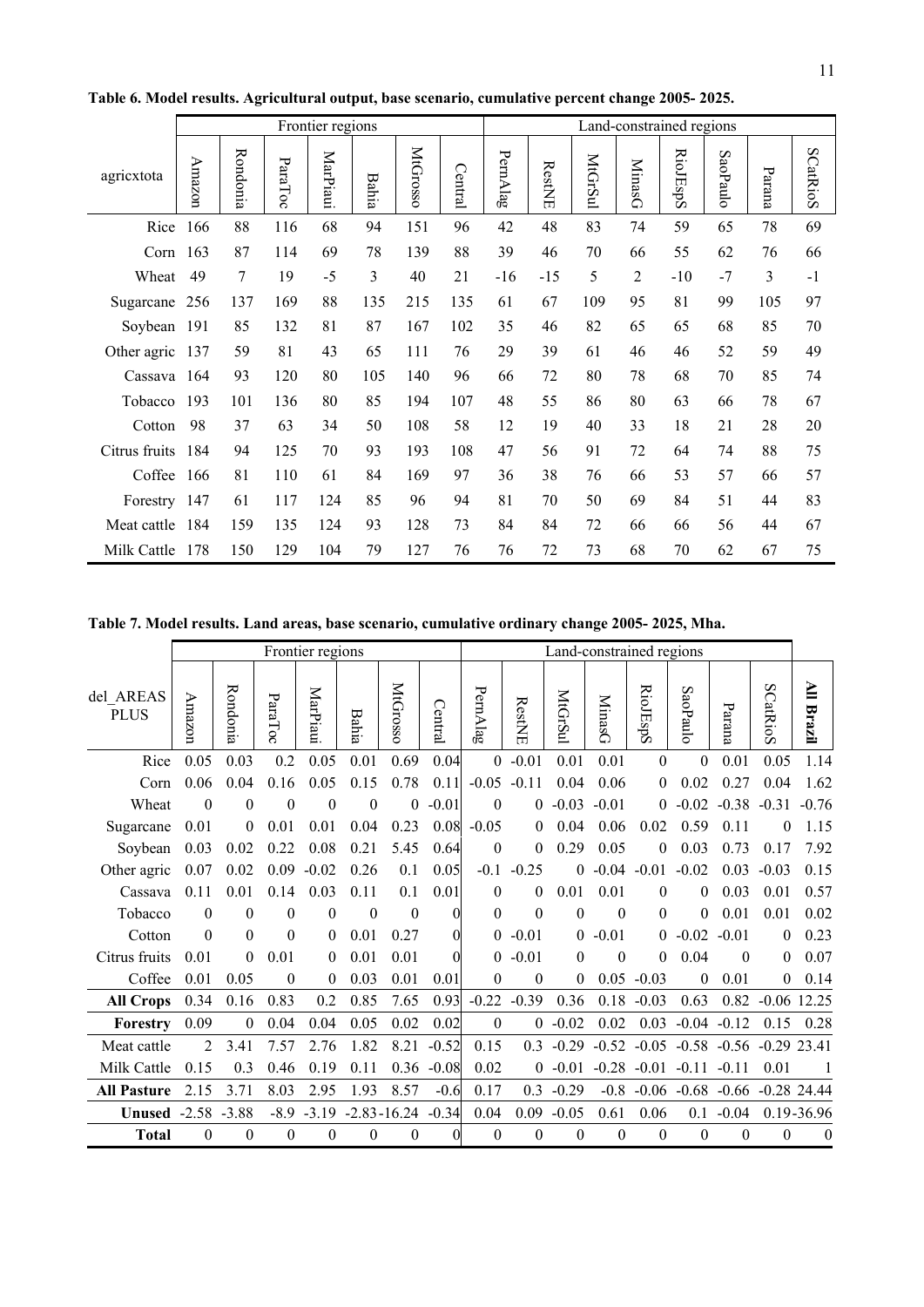

**Figure 6. Model results. Broad land use type variation in the baseline. Percentage change, cumulative.**

Figure 6 shows how broad land use grows in the baseline. The lines show the accumulated percentage change in the amount of each broad type of land use, namely crops, pastures, planted forests and unused (mainly natural forests) in the business-as-usual scenario. The stock of unused land (deforestation) shrinks, to a cumulated 6.3% fall by 2025. The counterpart of this fall in unused land area is an increase of 17.6% in total area under crops, a 17.4% increase in pasture area, and a 7.8% increase in planted forests. Together these amount by 2025 to an extra 37.0 Mha of land incorporated to production in 2025, with 12.3 Mha going to crops, 24.5 Mha for pastures, and 0.3 Mha for planted forests (see Table 7).

#### **5 Results: effects of restricting deforestation**

As explained before, the policy simulation imposes a no-deforestation scenario, under the same set of hypothesis used in the baseline. Results, then, show the impact on the economy caused by the halt of deforestation, or the "shadow value of deforestation" for the economy. Needless to say, this concept involves no environmental valuation, but only economic effects. The decrease in land supply shrinks back the production possibility frontier of the economy, decreasing the stock of a primary resource. Since the decrease is not uniform across regions, it also generates a change in the location and composition of production, both in the frontier regions where deforestation is halted and also in the other regions, through the change in market conditions. The results of the simulation are presented below.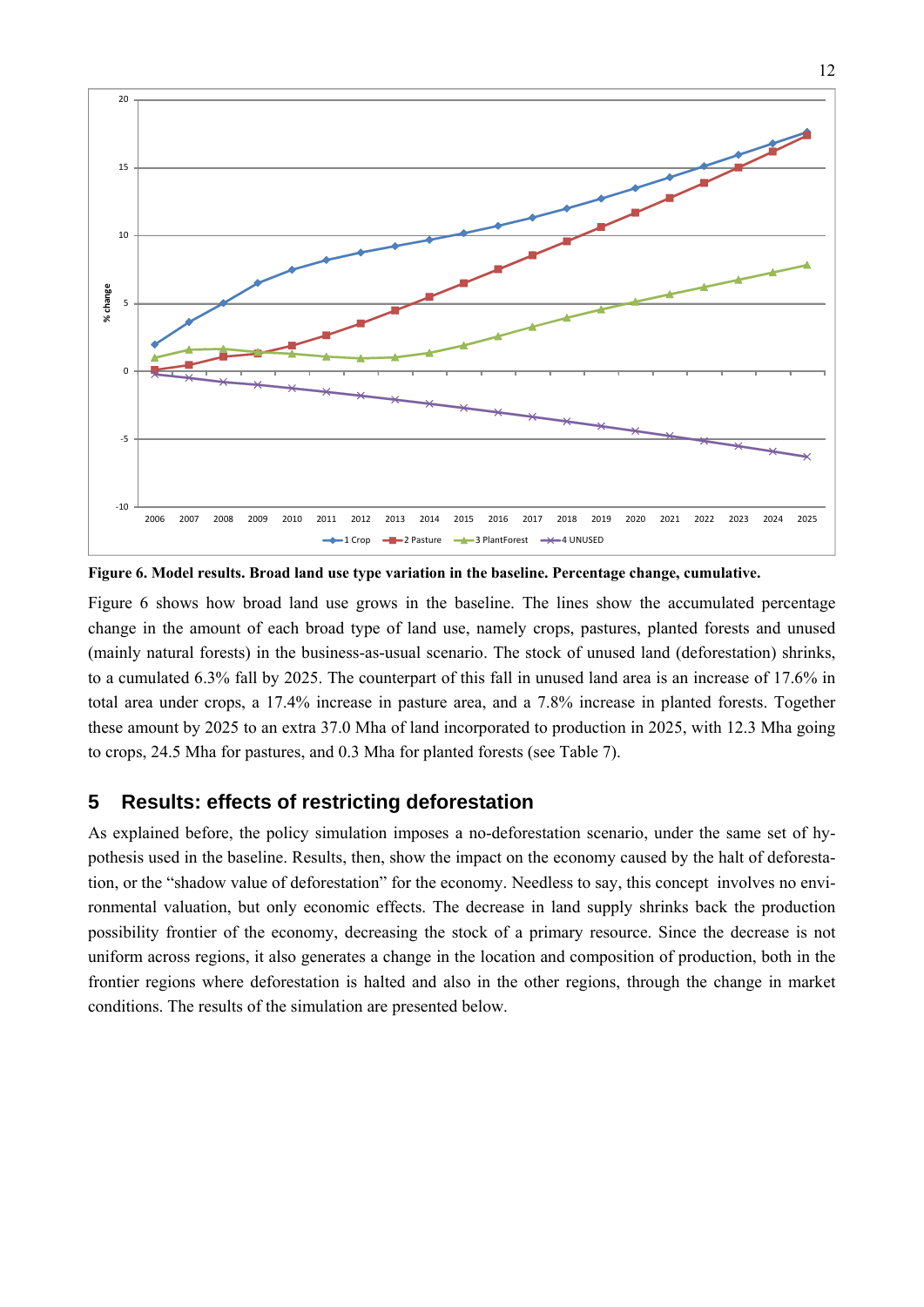**Table 8. Model results, Policy/Base deviation, Macro variables: total growth 2005-25 and terminal growth rates**

| NatSelMacro                 | RealHou | RealInv | RealGov | ExpVol  |         | ImpVol RealGDP |         | Employ Realwage CapStock |         |
|-----------------------------|---------|---------|---------|---------|---------|----------------|---------|--------------------------|---------|
| Cumulative %<br>growth      | $-0.17$ | $-1.91$ | $-0.16$ | $-1.02$ | $-0.87$ | $-0.50$        | $-0.02$ | $-1.08$                  | $-0.76$ |
| Terminal Growth<br>Rate $%$ | $-0.03$ | $-0.17$ | $-0.03$ | $-0.10$ | $-0.09$ | $-0.06$        | 0.00    | $-0.11$                  | $-0.09$ |

The policy scenario would have macroeconomic impacts, some of which can be seen in Figure 7. The halt to deforestation would decrease Brazilian GDP by about 0.50% in 2025, relative to the baseline, while real wages and real exports would fall by about 1%. The 0.5% fall in national GDP can be regarded as the "shadow value of deforestation" in the context of our baseline and policy assumptions, and is a small<sup>7</sup> sacrifice to avoid environmental damage or risks associated with continued deforestation.



**Figure 7. Macro variables, deviation from the baseline. Percentage change, accumulated.**

 $\overline{a}$ 

Naturally there are important differences between regions. Regional real GDP in the agricultural frontier states would decrease, by as much as 6.1% in Mato Grosso and 5.5 % in Rondonia, two states in the arch of deforestation, highlighting the greater dependence of those states on land expansion through deforestation.

Table 9 and Table 10 report more detailed regional results for agricultural production and land use. They are summarized in Table 11, which shows that soybeans and livestock, activities usually associated with the frontier, would strongly decrease in both output and area. Cassava and cotton, both important crops in the cerrados area, also decline. Sugar cane, on the other hand, depends less on land use expansion, since the bulk of it is produced in Southeast Brazil, far from the agricultural frontier.

<sup>&</sup>lt;sup>7</sup> Recall from Table 5 that real GDP doubled during the 20-year base scenario, so that the 0.5% cumulative difference represents only 2 or 3 months of income growth.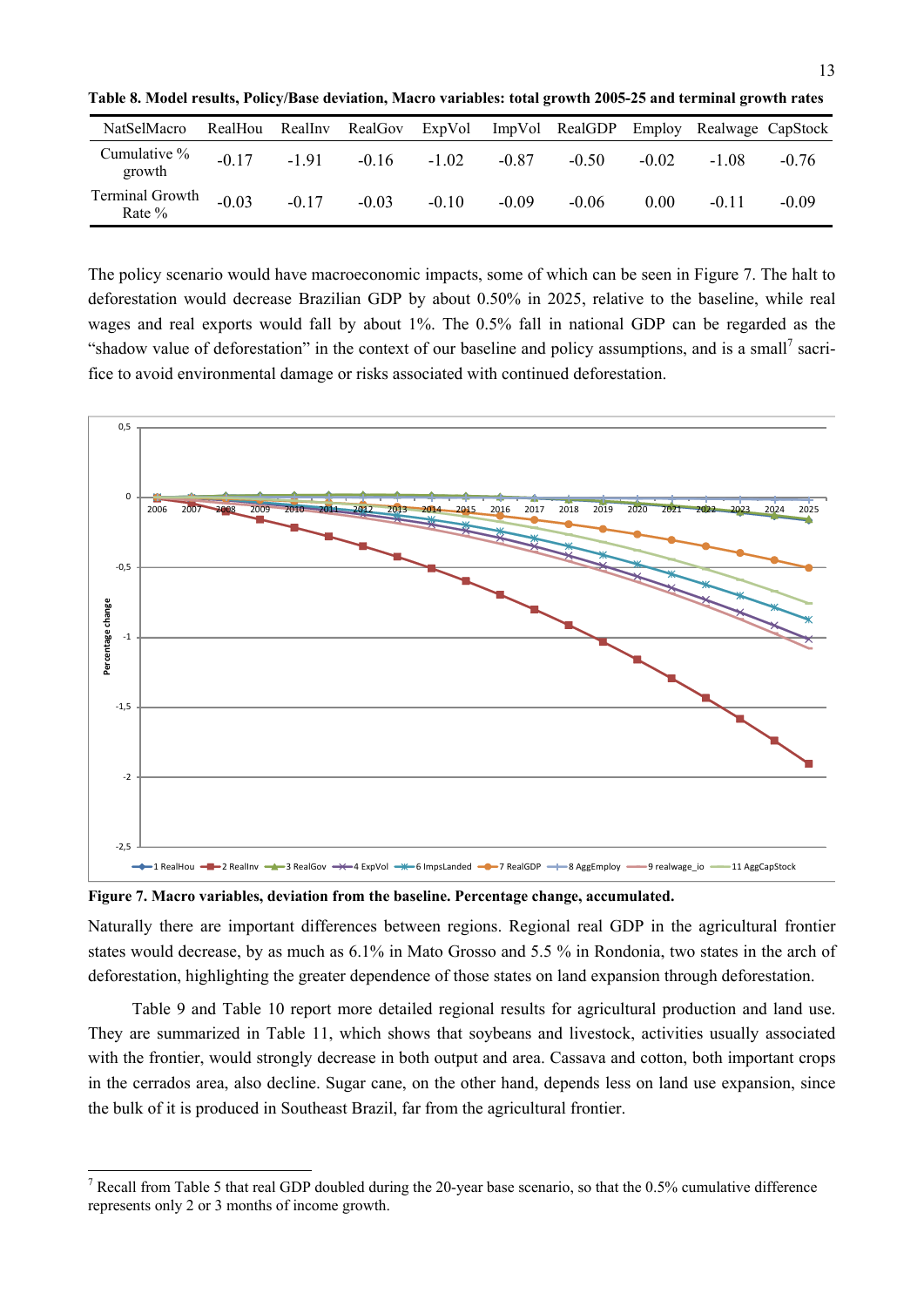|                                        |              |                                 |                         | Frontier regions |                                         |                 |         | Land-constrained regions |        |         |               |          |          |        |          |  |  |
|----------------------------------------|--------------|---------------------------------|-------------------------|------------------|-----------------------------------------|-----------------|---------|--------------------------|--------|---------|---------------|----------|----------|--------|----------|--|--|
| agricxtota                             | Amazon       | Rondonia                        | ParaToc                 | MarPiaui         | <b>Bahia</b>                            | MtGrossc        | Central | PernAlag                 | RestNE | MtGrSul | <b>MinasG</b> | RioJEspS | SaoPaulc | Parana | SCatRioS |  |  |
|                                        | Rice $-31.8$ |                                 | $-34.2 -22.9$           | $-15.1$          |                                         | $-3.4 -12.9$    | 4.7     | 9.1                      | 8.4    | 3.0     | 5.7           | 5.5      | 6.4      | 7.0    | 4.0      |  |  |
|                                        | Corn $-36.5$ |                                 | $-39.6$ $-25.3$         | $-16.7$          |                                         | $-7.2 - 15.6$   | $-0.8$  | 1.9                      | 1.7    | 0.7     | 0.2           | $-0.2$   | $-0.3$   | 0.4    | $-1.0$   |  |  |
| Wheat -35.2 -35.9                      |              |                                 |                         | $-24.2 -18.6$    | $-11.4$ $-13.2$                         |                 | $-4.3$  | $-2.8$                   | $-3.8$ | $-4.8$  | $-3.2$        | $-3.0$   | $-1.4$   | $-1.3$ | $-2.9$   |  |  |
| Sugarcane                              | -46.4        |                                 |                         |                  | $-46.5$ $-33.0$ $-20.4$ $-14.8$ $-19.3$ |                 | $-2.3$  | $-0.4$                   | $-0.9$ | $-1.7$  | $-0.3$        | $-1.4$   | $-0.8$   | 0.8    | $-0.9$   |  |  |
| Soybean                                |              | $-41.3$ $-36.9$ $-30.4$ $-23.0$ |                         |                  |                                         | $-9.7 - 19.2$   | $-2.1$  | 4.1                      | 1.6    | $-2.6$  | 1.2           | $-0.3$   | 0.8      | 0.3    | 0.1      |  |  |
| Other agric -30.2 -25.5 -17.3 -14.1    |              |                                 |                         |                  |                                         | $-7.0 - 10.9$   | $-0.9$  | 0.8                      | 0.5    | $-0.7$  | 0.2           | $-0.2$   | 0.2      | 1.0    | $-0.2$   |  |  |
| Cassava -28.7 -31.1 -18.5 -13.6        |              |                                 |                         |                  | $-3.4$                                  | $-6.3$          | 8.2     | 4.6                      | 4.4    | 8.1     | 8.8           | 7.9      | 8.5      | 7.1    | 5.7      |  |  |
| Tobacco $-39.1$                        |              |                                 | $-46.2$ $-33.8$ $-26.3$ |                  |                                         | $-8.7 -26.4$    | $-4.3$  | $-1.5$                   | $-1.9$ | $-4.8$  | $-1.9$        | $-2.1$   | $-0.7$   | 0.4    | $-1.5$   |  |  |
| Cotton $-29.9$ $-30.7$ $-17.8$ $-12.0$ |              |                                 |                         |                  | 0.6                                     | $-7.6$          | 9.2     | 11.8                     | 10.9   | 9.8     | 14.4          | 14.9     | 15.9     | 17.2   | 15.1     |  |  |
| Citrus fruits -37.6 -39.6 -24.8 -18.7  |              |                                 |                         |                  |                                         | $-8.6$ $-21.4$  | $-0.4$  | 1.2                      | 0.8    | $-1.1$  | 0.4           | $-0.6$   | $-0.3$   | 1.7    | $-0.3$   |  |  |
| Coffee                                 | $-41.2$      |                                 | $-41.6$ $-31.0$ $-24.5$ |                  |                                         | $-14.0$ $-22.7$ | $-4.3$  | $-2.5$                   | $-2.9$ | $-4.6$  | $-2.5$        | $-3.1$   | $-2.0$   | $-0.6$ | $-2.4$   |  |  |
| Forestry $-29.1$                       |              |                                 | $-29.6$ $-26.7$ $-19.0$ |                  |                                         | $-14.5 - 31.8$  | $-3.0$  | 9.7                      | 7.8    | 0.8     | 3.3           | 3.6      | 3.2      | 1.3    | 0.8      |  |  |
| Meat cattle -31.7                      |              | $-24.1$                         | $-19.0 -11.1$           |                  |                                         | $-4.5$ $-23.3$  | 5.5     | 6.8                      | 6.1    | 6.6     | 8.5           | 11.5     | 11.4     | 13.1   | 10.8     |  |  |
| Milk Cattle -33.7                      |              | $-26.0$                         |                         | $-22.6 -13.9$    | $-8.1$                                  | $-26.2$         | $-2.0$  | 1.4                      | 1.4    | 0.2     | 0.7           | $-0.5$   | 0.1      | $-0.2$ | $-0.6$   |  |  |

**Table 9. Model results. Agricultural output, Percent deviation from baseline accumulated to 2025.**

Source: simulation results

|                          | Frontier regions |                  |                  |                  |                  |                  | Land-constrained regions |                  |                  |                  |                  |                  |                  |                  |                  |                   |
|--------------------------|------------------|------------------|------------------|------------------|------------------|------------------|--------------------------|------------------|------------------|------------------|------------------|------------------|------------------|------------------|------------------|-------------------|
| del_AREAS<br><b>PLUS</b> | Amazon           | Rondonia         | ParaToc          | MarPiaui         | <b>Bahia</b>     | <b>MtGrosso</b>  | Central                  | PernAlag         | <b>RestNE</b>    | MtGrSul          | <b>MinasG</b>    | <b>RioJEspS</b>  | SaoPaulo         | Parana           | SCatRioS         | <b>All Brazil</b> |
| Rice $-0.1$              |                  | $-0.1$           | $-0.2$           | $-0.2$           | 0.0              | $-0.4$           | 0.0                      | 0.0              | 0.0              | 0.0              | 0.0              | 0.0              | 0.0              | 0.0              | 0.0              | $-1.0$            |
| Corn $-0.1$              |                  | $-0.1$           | $-0.2$           | $-0.2$           | $-0.1$           | $-0.6$           | 0.0                      | 0.0              | 0.0              | 0.0              | 0.0              | 0.0              | 0.0              | 0.0              | 0.0              | $-1.4$            |
| Wheat 0.0                |                  | 0.0              | 0.0              | 0.0              | 0.0              | 0.0              | 0.0                      | 0.0              | 0.0              | 0.0              | 0.0              | 0.0              | 0.0              | 0.0              | 0.0              | $-0.1$            |
| Sugarcane 0.0            |                  | 0.0              | 0.0              | 0.0              | 0.0              | $-0.1$           | 0.0                      | 0.0              | 0.0              | 0.0              | 0.0              | 0.0              | $-0.1$           | 0.0              | 0.0              | $-0.4$            |
| Soybean 0.0              |                  | 0.0              | $-0.3$           | $-0.2$           | $-0.2$           | $-3.7$           | $-0.2$                   | 0.0              | 0.0              | $-0.1$           | 0.0              | 0.0              | 0.0              | $-0.1$           | $-0.1$           | $-4.9$            |
| Other agric -0.1         |                  | $-0.1$           | $-0.1$           | $-0.1$           | $-0.4$           | $-0.1$           | 0.0                      | 0.0              | 0.0              | 0.0              | 0.0              | 0.0              | 0.0              | 0.0              | 0.0              | $-0.9$            |
| Cassava - 0.1            |                  | 0.0              | $-0.1$           | $-0.1$           | $-0.1$           | $-0.1$           | 0.0                      | 0.0              | 0.0              | 0.0              | 0.0              | 0.0              | 0.0              | 0.0              | 0.0              | $-0.4$            |
| Tobacco 0.0              |                  | 0.0              | 0.0              | 0.0              | 0.0              | 0.0              | 0.0                      | 0.0              | 0.0              | 0.0              | 0.0              | 0.0              | 0.0              | 0.0              | 0.0              | 0.0               |
| Cotton 0.0               |                  | 0.0              | 0.0              | 0.0              | 0.0              | $-0.2$           | 0.0                      | 0.0              | 0.0              | 0.0              | 0.0              | 0.0              | 0.0              | 0.0              | 0.0              | $-0.2$            |
| Citrus fruits 0.0        |                  | 0.0              | 0.0              | 0.0              | 0.0              | 0.0              | 0.0                      | 0.0              | 0.0              | 0.0              | 0.0              | 0.0              | 0.0              | 0.0              | 0.0              | $-0.1$            |
| Coffee 0.0               |                  | $-0.1$           | 0.0              | 0.0              | 0.0              | 0.0              | 0.0                      | 0.0              | 0.0              | 0.0              | 0.0              | 0.0              | 0.0              | 0.0              | 0.0              | $-0.3$            |
| All Crops -0.3           |                  | $-0.4$           | $-1.0$           | $-0.8$           | $-0.9$           | $-5.2$           | $-0.3$                   | 0.0              | $-0.1$           | $-0.2$           | $-0.1$           | 0.0              | $-0.2$           | $-0.1$           | $-0.2$           | $-9.7$            |
| Forestry -0.1            |                  | 0.0              | $-0.1$           | 0.0              | $-0.1$           | $-0.1$           | 0.0                      | 0.0              | 0.0              | 0.0              | 0.0              | 0.0              | 0.0              | 0.0              | 0.0              | $-0.4$            |
| Meat cattle -1.9         |                  | $-3.0$           | $-7.1$           | $-2.1$           | $-1.7$           | $-9.8$           | 0.0                      | 0.0              | 0.1              | 0.2              | 0.3              | 0.1              | 0.2              | 0.2              | 0.3              | $-24.3$           |
| Milk Cattle -0.2         |                  | $-0.3$           | $-0.5$           | $-0.2$           | $-0.2$           | $-0.5$           | $-0.2$                   | 0.0              | 0.0              | 0.0              | $-0.2$           | 0.0              | $-0.1$           | $-0.1$           | $-0.1$           | $-2.5$            |
| All Pasture -2.1         |                  | $-3.3$           | $-7.6$           | $-2.3$           | $-1.9$           | $-10.3$          | $-0.2$                   | 0.0              | 0.1              | 0.2              | 0.1              | 0.0              | 0.2              | 0.1              | 0.2              | $-26.8$           |
| Unused 2.5               |                  | 3.7              | 8.7              | 3.2              | 2.8              | 15.5             | 0.5                      | 0.0              | 0.0              | 0.0              | 0.0              | 0.0              | 0.0              | 0.0              | 0.0              | 36.9              |
| Total 0                  |                  | $\boldsymbol{0}$ | $\boldsymbol{0}$ | $\boldsymbol{0}$ | $\boldsymbol{0}$ | $\boldsymbol{0}$ | $\boldsymbol{0}$         | $\boldsymbol{0}$ | $\boldsymbol{0}$ | $\boldsymbol{0}$ | $\boldsymbol{0}$ | $\boldsymbol{0}$ | $\boldsymbol{0}$ | $\boldsymbol{0}$ | $\boldsymbol{0}$ | $\boldsymbol{0}$  |

**Table 10. Model results. Land areas, deviation from base scenario, cumulative ordinary change 2005- 2025, Mha.**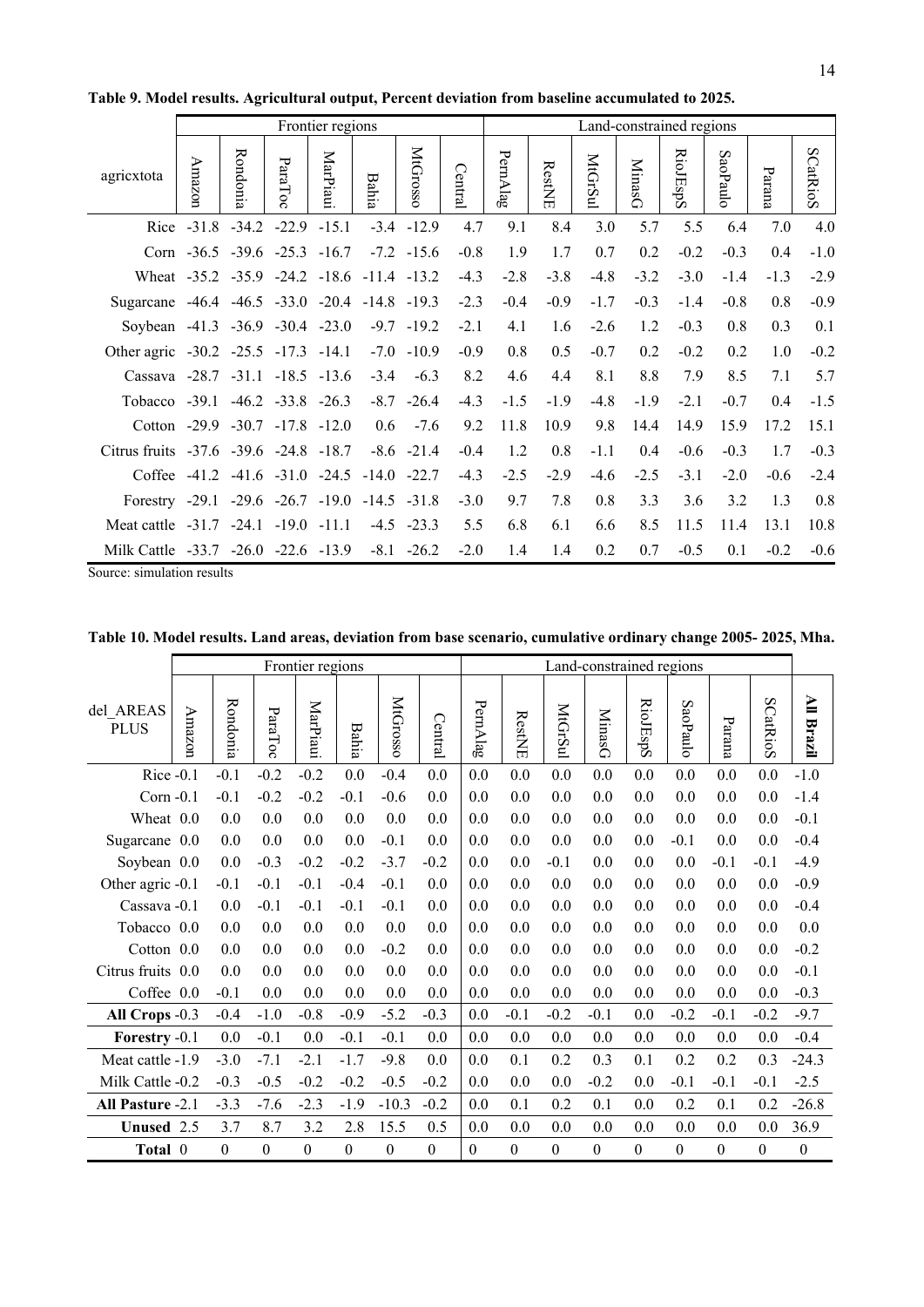| Production | Prices | Land use | Land use<br>frontier states | Land use<br>other states |  |
|------------|--------|----------|-----------------------------|--------------------------|--|
| $-4.0$     | 7.2    | $-19.1$  | $-28.3$                     | 1.0                      |  |
| $-3.8$     | 3.9    | $-10.9$  | $-25.0$                     | $-2.1$                   |  |
| $-2.0$     | 0.5    | $-3.6$   | $-11.4$                     | $-3.4$                   |  |
| $-2.0$     | 3.3    | $-5.6$   | $-22.9$                     | $-2.8$                   |  |
| $-9.9$     | 5.9    | $-16.0$  | $-26.5$                     | $-2.3$                   |  |
| $-2.6$     | 4.1    | $-10.9$  | $-19.7$                     | $-2.2$                   |  |
| $-4.9$     | 7.8    | $-16.9$  | $-25.6$                     | 2.3                      |  |
| $-1.3$     | 2.1    | $-3.4$   | $-21.3$                     | $-2.8$                   |  |
| $-4.2$     | 10.7   | $-13.5$  | $-18.5$                     | 7.3                      |  |
| $-2.5$     | 3.7    | $-5.6$   | $-23.8$                     | $-2.4$                   |  |
| $-4.9$     | 2.4    | $-10.6$  | $-35.9$                     | $-4.4$                   |  |
| $-7.6$     | 8.7    | $-7.9$   | $-30.8$                     | $-1.1$                   |  |
| $-5.1$     | 13.8   | $-15.2$  | $-24.9$                     | 2.6                      |  |
| $-3.7$     | 6.6    | $-10.0$  | $-21.6$                     | $-3.3$                   |  |
| $-1.34$    | $-0.5$ |          |                             |                          |  |
|            |        |          |                             |                          |  |

**Table 11. Model results. Percent changes in national agricultural production, prices and land use caused by the halt in deforestation. Percent deviation from baseline accumulated in year 2025.**

Source: simulation results

Table 11 shows that nationally the decrease in land use is generally greater than the decrease in production. This is partly due to productivity differences in the frontier, which is normally lower than that of the traditional agricultural regions (see Table 3).

| <b>RPT</b>    | (1)<br>Area<br>2025<br>Base | (2)<br>Output<br>2025<br>Base | (3)<br>Frontier<br>share of<br>output | (4)<br>$%$ diff<br>Area | (5)<br>$%$ diff<br>Produc-<br>tivity | (6)<br>$%$ diff<br>Output | (A)<br>National<br>Area<br>Effect | (B)<br>Area<br>shift<br>Effect | (C)<br>Produc-<br>tivity<br>Effect | (D)<br>Inter-<br>active<br>term |
|---------------|-----------------------------|-------------------------------|---------------------------------------|-------------------------|--------------------------------------|---------------------------|-----------------------------------|--------------------------------|------------------------------------|---------------------------------|
| Rice          | 5.1                         | 10430                         | 0.4                                   | $-19.1$                 | 18.7                                 | $-4.0$                    | $-19.1$                           | 7.9                            | 9.5                                | $-2.3$                          |
| Corn          | 13.2                        | 18001                         | 0.3                                   | $-10.9$                 | 8.0                                  | $-3.8$                    | $-10.9$                           | 2.6                            | 5.8                                | $-1.3$                          |
| Wheat         | 2.2                         | 1839                          | 0.0                                   | $-3.6$                  | 1.6                                  | $-2.1$                    | $-3.6$                            | 0.1                            | 1.5                                | $-0.1$                          |
| Sugarcane     | 6.9                         | 25546                         | 0.1                                   | $-5.6$                  | 3.7                                  | $-2.0$                    | $-5.6$                            | 0.7                            | 3.2                                | $-0.4$                          |
| Soybean       | 30.9                        | 51067                         | 0.6                                   | $-16.0$                 | 7.3                                  | $-9.9$                    | $-16.0$                           | $-1.0$                         | 9.9                                | $-2.8$                          |
| Other agric   | 8.7                         | 39786                         | 0.3                                   | $-10.8$                 | 9.3                                  | $-2.6$                    | $-10.8$                           | 3.6                            | 5.6                                | $-0.9$                          |
| Cassava       | 2.6                         | 7692                          | 0.5                                   | $-16.9$                 | 14.4                                 | $-4.9$                    | $-16.9$                           | 3.4                            | 11.6                               | $-3.0$                          |
| Tobacco       | 0.5                         | 7117                          | $0.0\,$                               | $-3.4$                  | 2.2                                  | $-1.3$                    | $-3.4$                            | 0.4                            | 1.8                                | $-0.1$                          |
| Cotton        | 1.5                         | 9752                          | 0.9                                   | $-13.5$                 | 10.8                                 | $-4.2$                    | $-13.5$                           | $-6.4$                         | 20.5                               | $-4.8$                          |
| Citrus fruits | 1.1                         | 8596                          | 0.2                                   | $-5.6$                  | 3.3                                  | $-2.5$                    | $-5.6$                            | $-0.2$                         | 4.0                                | $-0.6$                          |
| Coffee        | 2.4                         | 12585                         | 0.1                                   | $-10.6$                 | 6.4                                  | $-4.9$                    | $-10.6$                           | 3.1                            | 3.3                                | $-0.7$                          |
| Forestry      | 5.0                         | 16854                         | 0.4                                   | $-7.9$                  | 0.3                                  | $-7.6$                    | $-7.9$                            | $-5.4$                         | 7.5                                | $-1.9$                          |
| Meat cattle   | 159.8                       | 65200                         | 0.6                                   | $-15.2$                 | 11.9                                 | $-5.1$                    | $-15.2$                           | 2.0                            | 10.3                               | $-2.2$                          |
| Milk Cattle   | 25.1                        | 26634                         | 0.3                                   | $-10.0$                 | 6.9                                  | $-3.7$                    | $-10.0$                           | 1.4                            | 5.7                                | $-1.0$                          |

**Table 12. Model results. Sources of land productivity change: Policy relative to Base, 2025**

Source: simulation results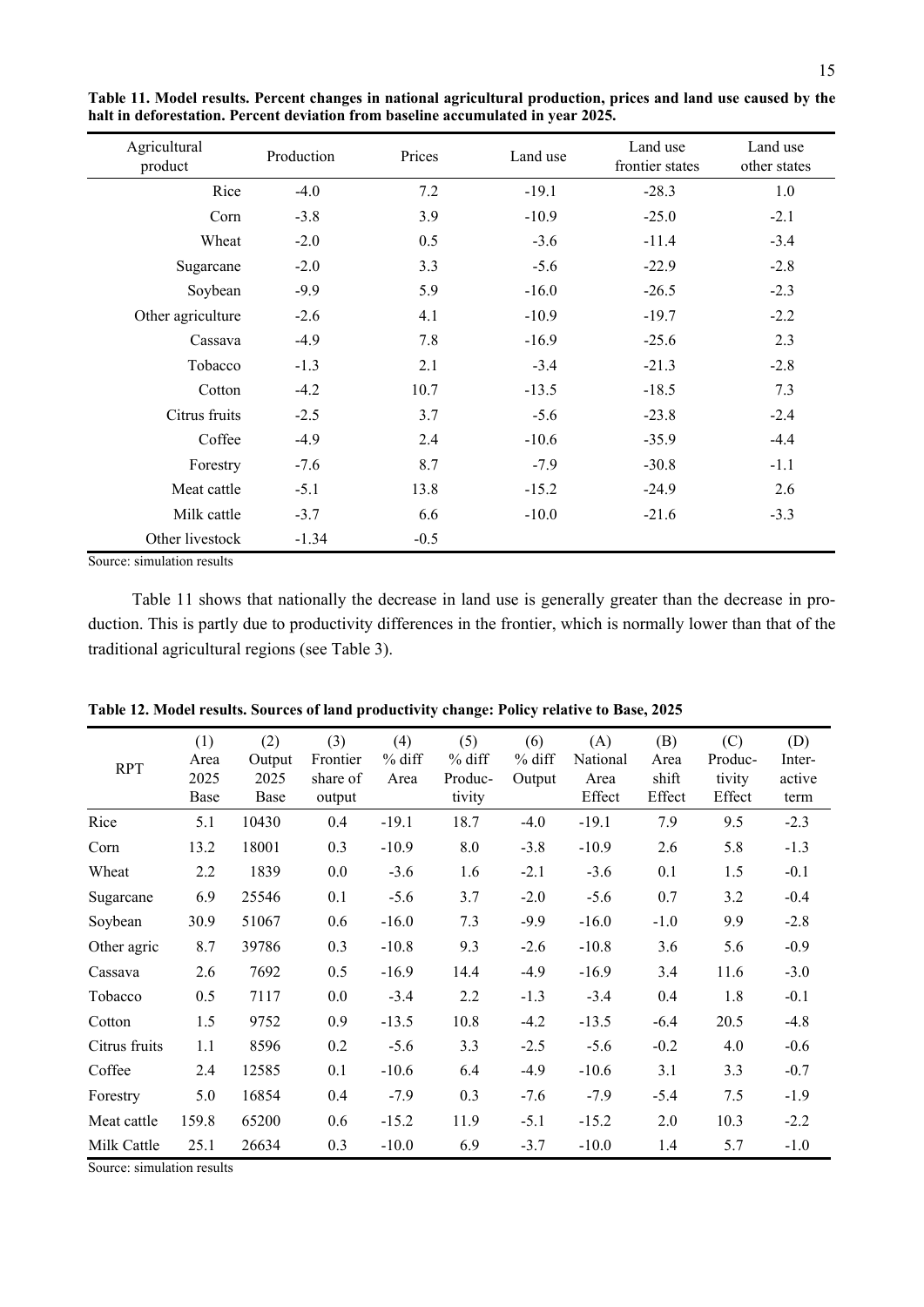This increase in land productivity (output per hectare) is further analyzed in Table 12. There, columns 1 and 2 show crop areas and output at the end of the base scenario. Column 3 shows what share of output is produced by Frontier regions (where land expansion was prevented). Column 4 shows the percentage difference in crop area at 2025 of the policy (no land-clearing) scenario relative to the base scenario. Similarly Column 6 shows the percentage deviation (policy/base) in output. As observed previously, output falls by much less than does area. Comparing columns 4 and 6 enables us to compute column 5, the induced increase in land productivity. We can understand the source of this productivity increase by splitting the output result of Column 6 into 4 parts A-D:

- $A = a$  = the percent change in national area (= column 4). This is the decrease that would occur if land shrunk equally in all regions and if land productivities remained unchanged.
- $B = \sum_{r} W_r[a_r-a]$  where  $a_r$  is the % change area in region r, so that  $[a_r-a]$  is the % change in a region's share of crop area.  $W_r$  is the region share of 2025 base output. This component shows the (generally positive) effect of land areas expanding more where output per hectare is greater (ie, in the long-established non-Frontier regions, where productivity is generally higher). However, for soy and cotton, output per hectare is higher in the Frontier states (where expansion is constrained), leading to negative contributions.
- $C = \sum_{r} W_{r} p_{r}$  where  $p_{r}$  is the % change (policy/base) in regional land productivity (output per hectare), arising from limited substitution ( $\sigma$ =0.25) between land, labor, and capital.
- $D = \sum_{r} W_{r} p_{r} a_{r}/100$  is the interactive or second-order term. As areas shrink (negative % change), land rents rise, leading to substitution against land, and an increase in output per hectare. Thus the product term tends to be negative.

Following the increase in agricultural prices, most food prices also rise<sup>8</sup> by around 2%, accumulated in 2025. These results agree with DeFries and Rosenzweig (2010) who found only a minor contribution of deforested lands to food production at global and continental scales. But these food price rises impact differently on different household groups, depending on their expenditure patterns, causing distributional effects. As Figure 8 shows, the group-specific consumer price index increases more for the poorest (POF1 stands for the poorest households, and POF10 for the richest). Our results, then, point to a regressive distributional effect associated with the halt of deforestation in Brazil, because of the greater food share in the poorer households' consumption bundles.

<sup>&</sup>lt;sup>8</sup> CPI changes should be interpreted as relative to the GDP price index which is used as numeraire.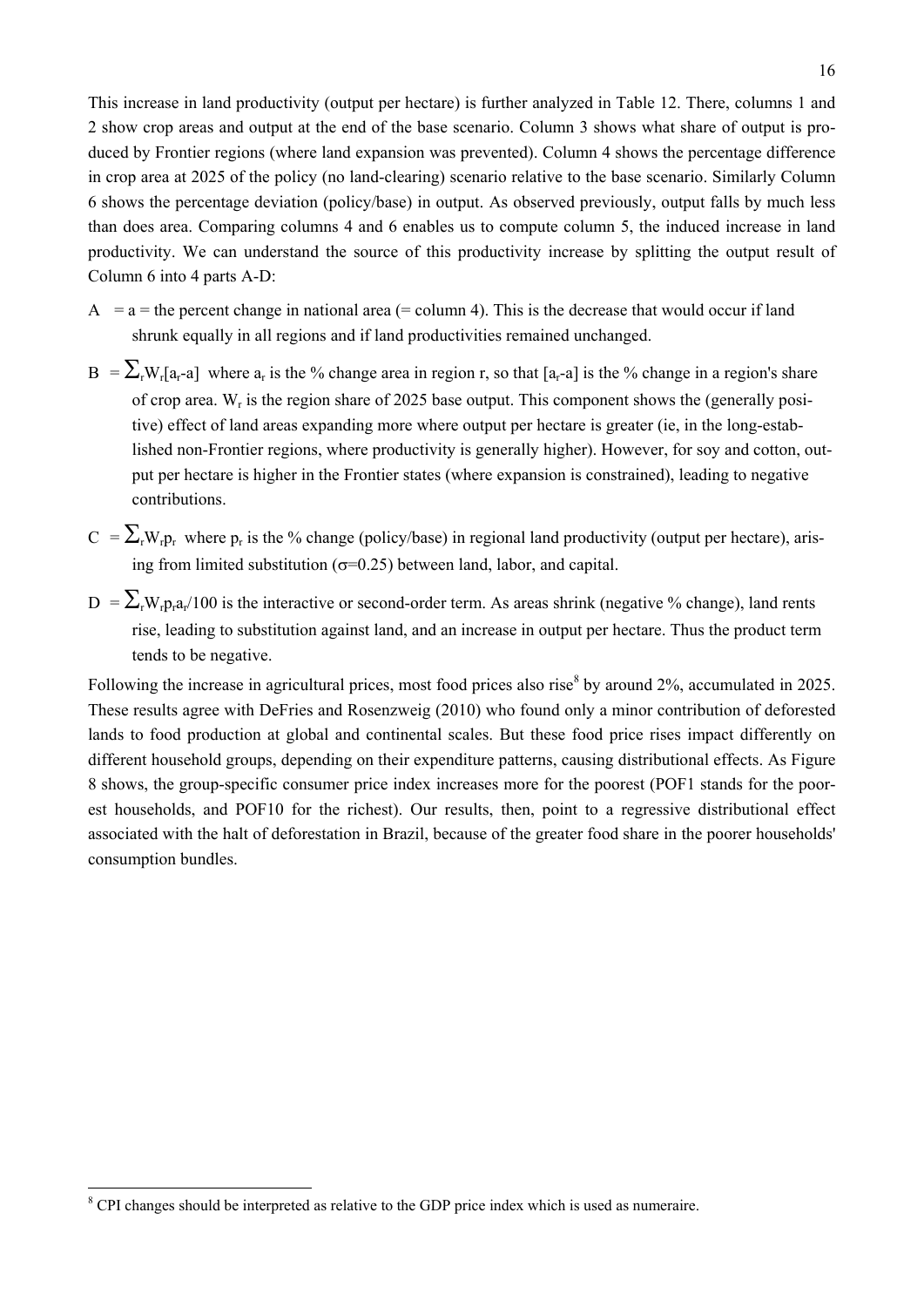

**Figure 8. Consumer price index variation, by household group. Percentage change, accumulated.**

#### **6 Final Remarks**

The increase in land supply in regions where it is still available, such as Brazil, is usually regarded as an important element in food price stability and economic growth. Our results argue against this assertion. Our simulation shows that the shadow value of deforestation in the context of world agricultural price increases would be around 0.5% of national GDP, accumulated in year 2025. Thus deforestation is not necessary for economic growth, especially in countries like Brazil where a vast intensive frontier, in the form of pasturelands, is still available. The intensification effect (which, in this context should not be regarded as technological change, but as input use reallocation) plays an unexpected role in cushioning the fall in land availability. This effect could be greatly enhanced if agricultural research sped up the rate of technological change, a possibility not explored in this paper.

Although the national fall in GDP is not high, it is strongly concentrated in frontier states. This is an important issue for regional development policies, since those states are highly dependent on land use expansion for growth. Deforestation control policies may require compensatory policies for those states, in order to encourage compliance in policy management and enforcement.

Our results point also to a regressive distributive effect associated with the halt of deforestation, appearing mostly from the expenditure side. In the absence of offsetting technological changes, the reduction of deforestation would tend to slightly increase Brazilian food prices, harming poor more than rich.

However, against a backdrop of rising living standards, the negative economic effects of halting deforestation (less GDP, higher food prices) seem small, especially when compared to the potential environmental benefits associated with preserving forests.